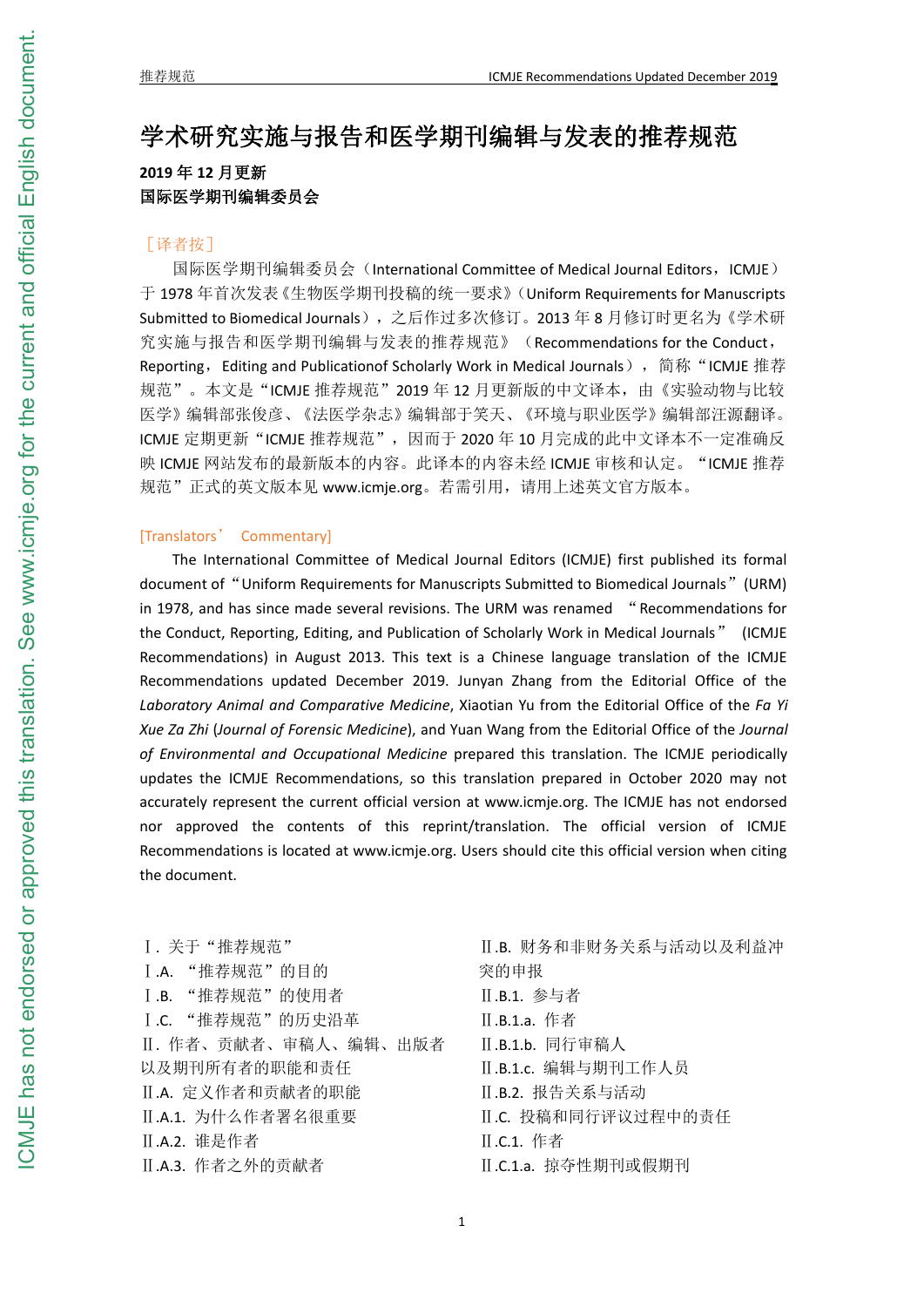.C.2. 期刊 .C.2.a. 保密性 .C.2.b. 时效性 .C.2.c. 同行评议 .C.2.d. 公正性 .C.2.e. 多元性和包容性 .C.2.f. 期刊计量指标 .C.3. 同行审稿人 .D. 期刊所有者和编辑自由 .D.1. 期刊所有者 .D.2. 编辑自由 .E. 受试者保护 . 与医学期刊论文发表相关的出版和编辑 ロックス しゅうしょう しゅうしょう しんしゅう しゅうしょく しゅうしょく しゅうしょく .A. 更正、发表后撤稿、再发表和版本管 理想をしていることをしているので、このようになっている。 .B. 学术不端、关注通告和发表后撤稿 .C. 版权 .D. 重复内容的发表 .D.1. 一稿多投 .D.2. 重复发表和预先发表 .D.3. 可接受的再次发表 .D.4. 基于相同数据库的稿件 .E. 通信 .F. 费用 .G. 增刊、专刊和特刊 .H. 赞助与合作 .I. 电子出版

.J. 广告 .K. 期刊与媒体 .L. 临床试验 .L.1. 注册 .L.2. 数据共享 . 稿件准备和投稿 .A. 准备稿件以向医学期刊投稿 .A.1. 一般原则 .A.2. 报告指南 .A.3. 稿件各部分 .A.3.a. 文题页 .A.3.b. 摘要 .A.3.c. 引言 .A.3.d. 方法 .A.3.d.i. 受试者的选择与描述 .A.3.d.ii. 技术信息 .A.3.d.iii. 统计学 .A.3.e. 结果 .A.3.f. 讨论 .A.3.g. 参考文献 .A.3.g.i. 总则 .A.3.g.ii. 类型与格式 .A.3.h. 表格 .A.3.i. 图 .A.3.j. 计量单位 .A.3.k. 缩写和符号 .B. 向期刊投稿

## **.** 关于"推荐规范"

## .A. "推荐规范"的目的

国际医学期刊编辑委员会(International Committee of Medical Journal Editors, ICMJE) 制定这份"推荐规范"是用于检查发表于医学期刊的研究工作及其他资料在实施和报告过程 中的最佳实践及伦理标准,帮助作者、编辑以及同行评议和生物医学出版过程中的其他人员 创作和传播准确、清晰、可重复、无偏倚的医学期刊论文。这份"推荐规范"还有助于大众 媒体、患者及其家属、普通读者更好地了解医学编辑和出版过程。

## .B. "推荐规范"的使用者

这份"推荐规范"首先旨在供可能将研究提交给 ICMJE 成员期刊发表的作者使用。很多 非 ICMJE 成员期刊(见 www.icmje.org/journals-following-the-icmjerecommendations/)自愿使 用这些推荐规范。ICMJE 鼓励这种使用但没有职权监督或者强制执行。在任何情况下,作者 都应当将这些推荐规范与具体期刊的作者须知一同使用。作者还应该参考具体研究类型的指 南(例如,报告随机对照临床试验的 CONSORT 指南),见 www.equator-network.org。

ICMJE 鼓励遵守这些推荐规范的期刊将它们纳入其作者须知中,并在其中明确表示遵守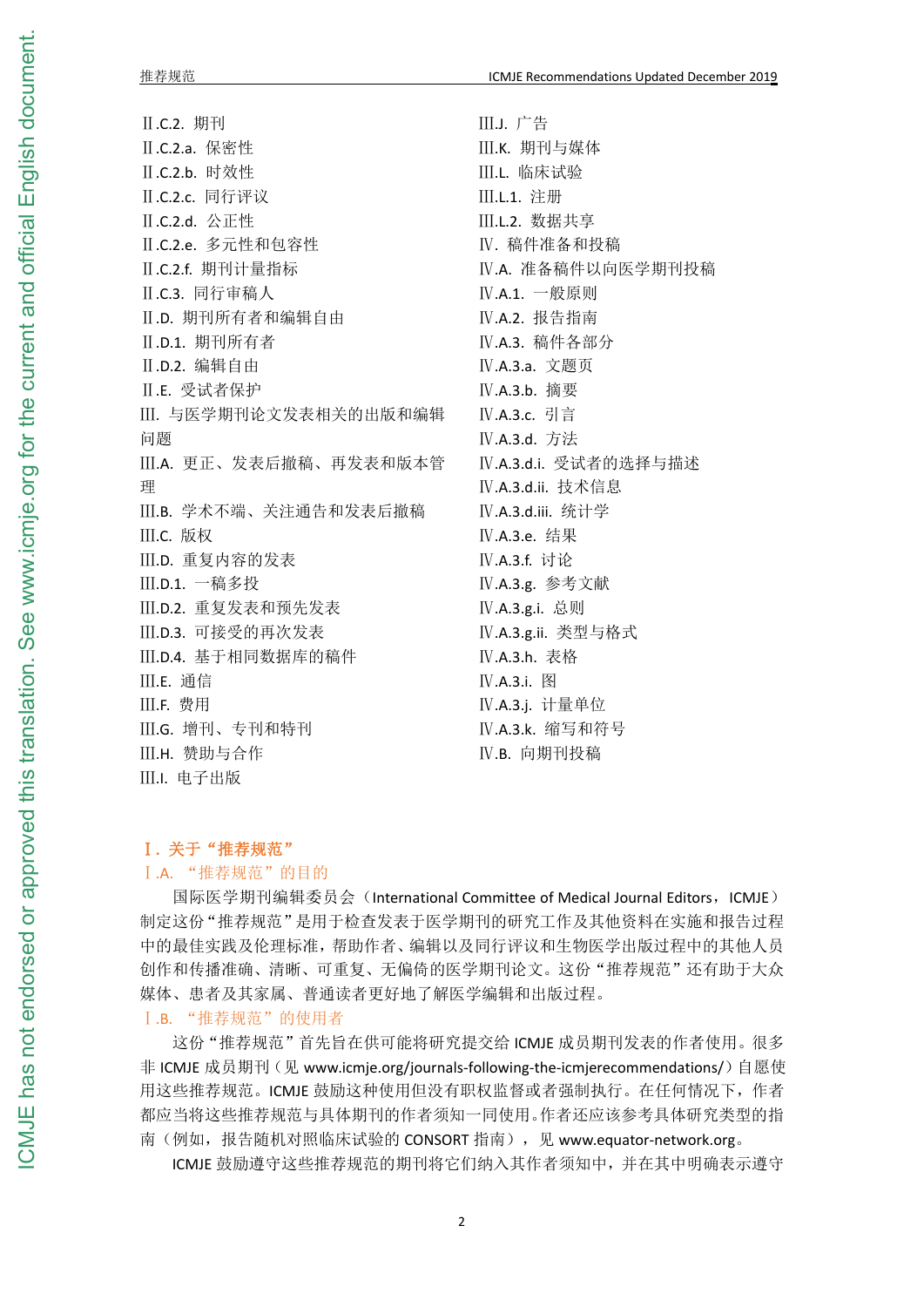"ICMJE 推荐规范"。想要在 ICMJE 网站列出刊名以表示遵守这些推荐规范的期刊,可以通 过 www.icmje.org/journalsfollowing-the-icmje-recommendations/journal-listingrequest-form/  $\ddot{\mathcal{R}}$ 告知 ICMJE 秘书处。过去这样做但现在不再遵守"ICMJE 推荐规范"的期刊,应该用同样的 方法请求从该名单中移除。

ICMJE 鼓励广泛传播这些推荐规范, 以及为教育、非营利目的复制本文件全文, 不必考 虑版权问题。但是使用这些推荐规范和本文件时,应指示作者到 www.icmje.org 获取正式的 最新版本,因为当有新的问题出现时,ICMJE 会定期更新"推荐规范"。

Ⅰ.C. "推荐规范"的历史沿革

ICMJE 制定过本文件的很多版本, 以前被称为"生

物医学期刊投稿的统一要求"(Uniform Requirementsfor Manuscripts Submitted to Biomedical Journals, 简称 URM)。 URM 首次发表于 1978 年, 以规范不同期刊之间稿件的格式和准备 工作。多年来,稿件准备之外的出版问题不断涌现。于是,ICMJE 又制定了一些"附加声明" 并对该文件进行了更新,将其更名为"学术研究实施与报告和医学期刊编辑与发表的推荐规  $\ddot{\text{m}}$ " (Recommendations for the Conduct, Reporting, Editing, and Publication of Scholarly Work in MedicalJournals),从而反映其更广泛的涵盖内容。本文以前的版本可以在 www.icmje.org 的 Archives 栏内找到。

## Ⅱ**.** 作者、贡献者、审稿人、编辑、出版者以及期刊所有者的职能和责任

## Ⅱ.A. 定义作者和贡献者的职能

## Ⅱ.A.1. 为什么作者署名很重要

作者署名是对作者身份的认可,有重要的学术、社会和经济意义。作者署名还意味着对 已发表研究的义务与责任。以下建议旨在确保将作者身份给予对文章有实质性智力贡献的 人,并且确保因其贡献而被确认为作者的人知晓他们对已发表的研究承担义务和责任。由于 作者署名并不传达某人贡献多大才能具有作者资格,现在有些期刊要求获取并公开投稿中提 到的每位研究参与者的具体贡献信息,至少要求原创性研究这样做。强烈建议编辑制定并实 施贡献者署名政策。这样的政策能消除很多有关贡献问题的不明确之处,然而还是无法解决 何种贡献的质和量才能确定某人具备作者署名资格的问题。ICMJE 于是制定了作者署名的标 准,这些标准可用于所有期刊,包括那些区分作者和其他贡献者的期刊。

Ⅱ.A.2. 谁是作者

ICMJE 建议作者署名要同时符合以下 4 条标准:

(1)对研究的思路或设计有重要贡献,或者为研究获取、分析或解释数据;

(2)起草研究论文或者在重要的知识性内容上对论文进行关键性修改;

(3)对将要发表的版本进行最终定稿;

(4)同意对研究工作的各个方面承担责任,以确保与论文任何部分的准确性或诚信有 关的质疑得到恰当的调查和解决。

除了对他或她自己完成的那部分工作负责外,作者还需要知道哪个共同作者为研究工作 的其他哪个具体部分负责。另外,作者应该相信其共同作者为该研究所做工作的诚信。

所有被指定为作者的人都应该满足作者署名的 4 条标准,而所有满足以上 4 条标准者也 都应该被确定为作者。未满足全部 4 条标准者应该被致谢,见下文Ⅱ.A.3 节。这些作者署名 的标准旨在使那些应该得到认可且能够为研究工作承担责任的人被署名为作者,而不是通过 剥夺实现上述第 2 或第 3 条标准的机会,取消本来满足作者署名标准的合作者的作者署名资 格。因此,所有符合第 1 条标准者都应该有机会参与稿件的审阅、起草以及最终定稿。

实施研究工作的人有责任确定谁符合上述作者署名标准。理想的情况是在制定研究计划 的时候就应该做到这一点,而后随着工作的进展进行相应调整。我们鼓励与研究所在单位的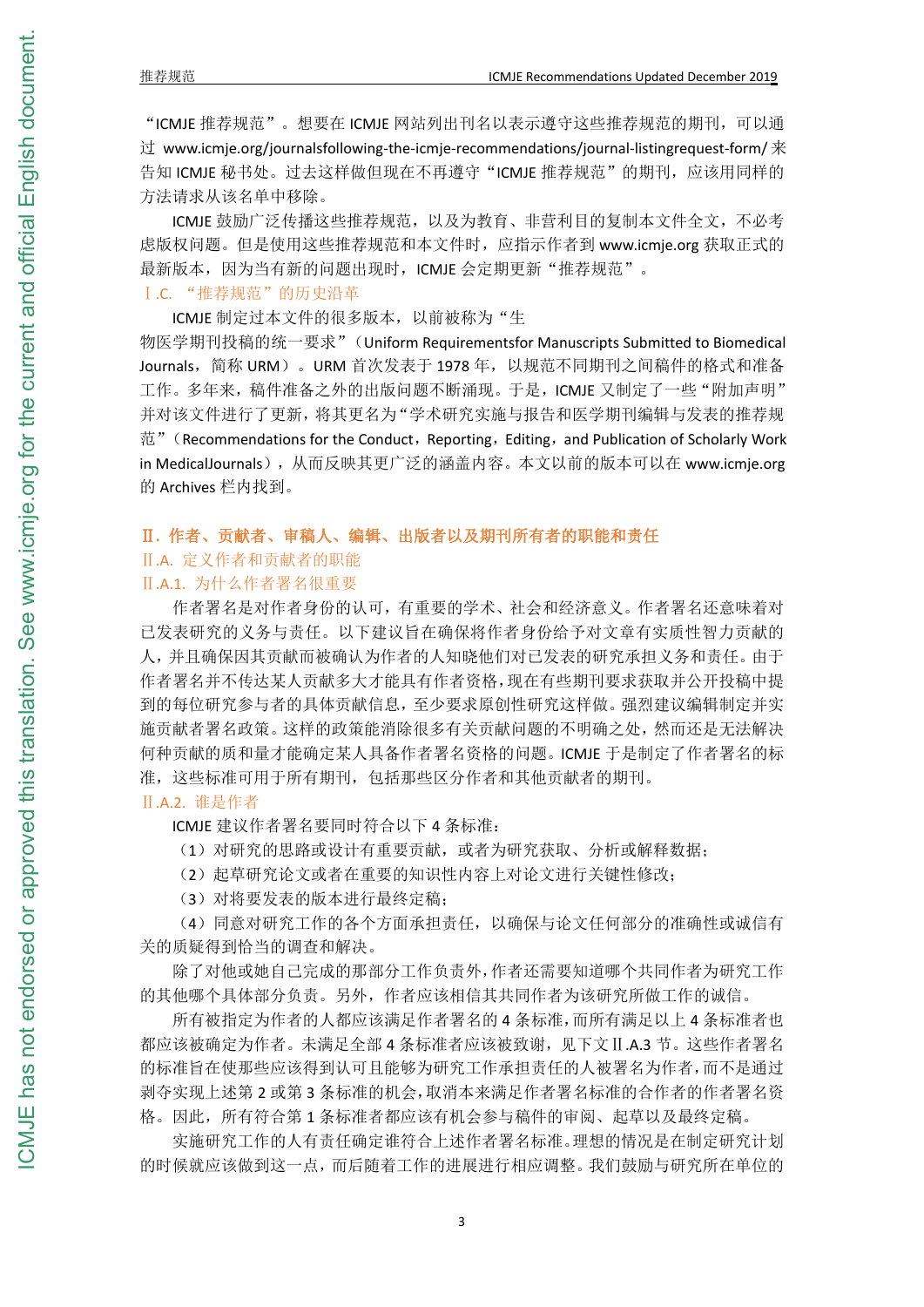同事进行合作和共同署名论文。确定所有署名的作者都能满足上述 4 条标准是作者们的共同 责任,而不是所投期刊的责任;决定谁够不够资格被署名为作者或仲裁作者署名矛盾不是期 刊编辑的工作。如果无法就谁符合作者署名资格达成一致,则应该要求研究工作实施单位而 非期刊编辑进行调查。用于确定作者署名顺序的标准可能各有不同,须由作者共同决定,而 非编辑。如果作者在投稿或稿件发表后要求删除或添加某个作者,期刊编辑应当要求作者给 出解释,并得到所有署名作者以及将要被删除或添加的作者同意变动的签字声明。

通信作者是在投稿、同行评议及出版过程中主要负责与期刊联系的人。一般来说,通信 作者负责确保所投稿件完全达到期刊的管理要求,诸如提供作者署名的详细信息、伦理委员 会审批文件、临床试验注册相关文件以及关系和活动申报信息,虽然这些任务可以分配给其 他一位或几位共同作者。通信作者在整个投稿和同行评议过程中应当能及时回答编辑的问 题,在论文发表后应及时回复对研究工作的评论。文章发表后一旦受到质疑,期刊会要求提 供原始资料或其他信息,通信作者要积极配合。虽然通信作者主要负责与期刊的联系,但 ICMJE 建议编辑将所有的通信发送给全部署名作者。

如果研究工作是由众多作者组成的大型团队实施,理想的情况是这个团队在研究开始前 就决定谁将成为作者,并且在投稿给期刊发表前确定作者名单。所有署名为作者的团队成员 都应当满足作者署名的全部 4 条标准,包括对稿件的最终定稿;他们应当能对研究工作承担 公共责任,并且完全信任团队内其他作者所承担工作的准确性和诚信。他们还应各自填写关 系和活动申报表。

一些多作者组成的大型团队仅将作者署名为团队名称,或署以团队名称加上各个作者的 姓名。提交以团队为作者的稿件时,如果有团队名称,则通信作者应确定团队的具体名称, 明确指定哪些团队成员能够获得作者身份认可并为研究工作承担责任。论文的署名行要能看 出谁对稿件直接负责。MEDLINE 将所有出现在署名行的姓名列为作者。如果署名行包含团队 名称,特别是如果署名行有注释明确说明团队各成员姓名见文章其他部分,且说明这些人是 作者还是合作者,那么 MEDLINE 会列出每个团队成员的姓名,无论他们是作者还是合作者, 有时这些合作者被称为作者之外的贡献者。

## Ⅱ.A.3. 作者之外的贡献者

有贡献但只满足部分而非全部上述 4 条作者署名标准者,不应被列为作者,但他们应当 被致谢。仅有以下贡献(无其他贡献)的贡献者不可获得作者署名资格: 筹得研究资金; 对 研究团队进行普通监督或提供一般性的管理支持;协助写作,技术编辑,语言编辑及校样修 改。可以对那些贡献不达作者署名资格者逐一致谢,或列在单个小标题(如"临床调查者" 或"参与调查者")下一起致谢,应具体说明他们的贡献(如"出任科学顾问""审阅研究 方案并提出意见""收集资料""为研究提供病例并照顾患者""参与稿件的写作和技术编 辑")。

致谢可能意味着被致谢人认可研究的数据及结论,因此建议编辑要求通信作者取得所有 被致谢人同意被致谢的书面许可。

#### Ⅱ.B. 财务和非财务关系与活动以及利益冲突的申报

公众对科学研究过程的信任和已发表论文的可信度,部分取决于在科学研究工作的计 划、实施、写作、同行评议、编辑和出版过程中,对直接或看似与研究工作相关的作者关系 和活动的处理是否透明。

当对主要利益(如患者的福利或研究的可靠性)的专业判断可能被次要利益(如经济收 益)影响时,就说明有潜在的利益冲突或偏倚。觉察的利益冲突与实际的利益冲突同等重要。

对于作者的关系或活动是否代表利益冲突,每个人可能持不同意见。虽然某种关系或活 动的存在并不一定表示其对论文内容的影响存在问题,但是与实际的利益冲突一样,觉察的 利益冲突也可能削弱对科学研究的信任。归根结底,读者必须能够独立判断作者的关系和活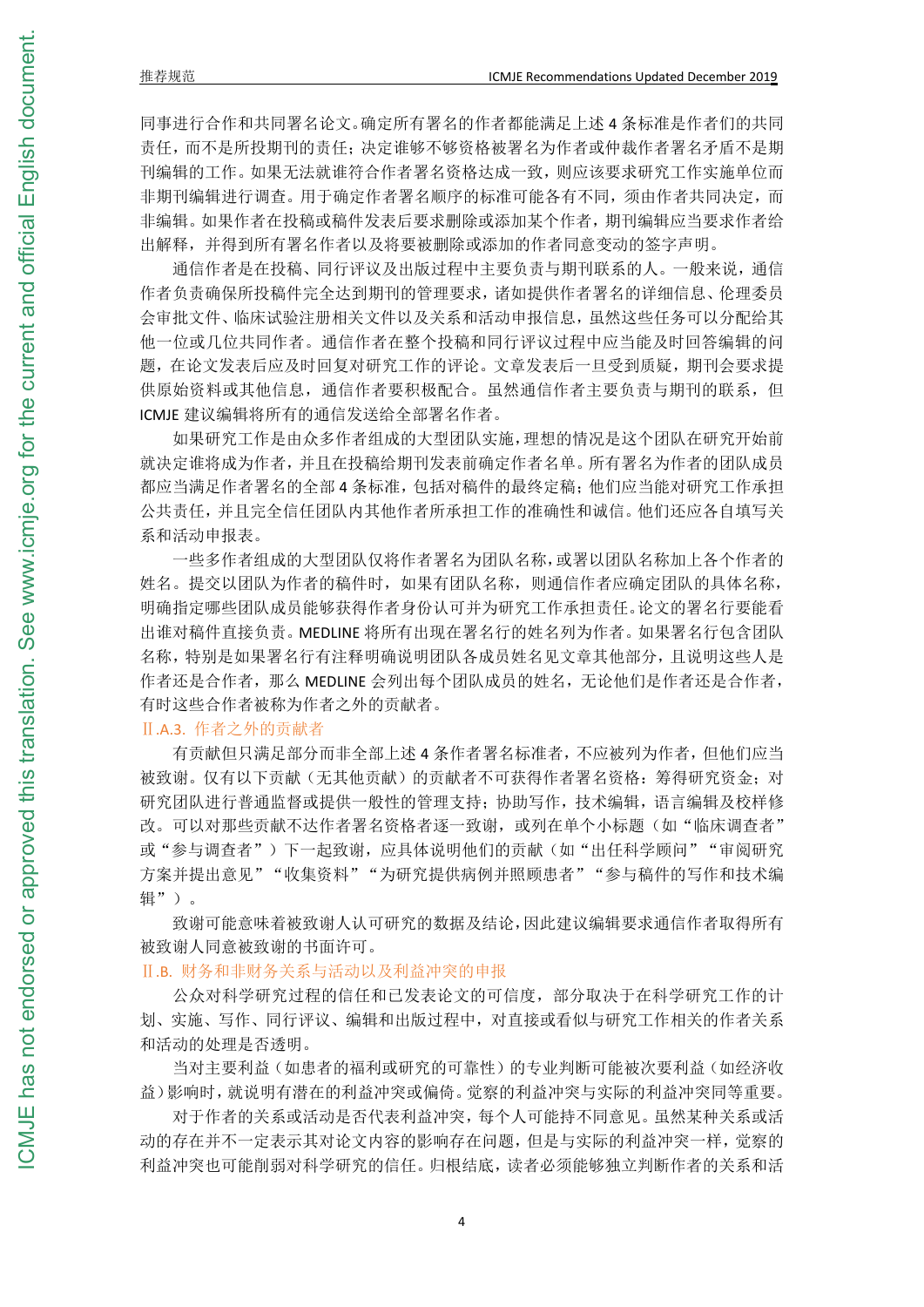#### 推荐规范 ICMJE Recommendations Updated December 2019

动是否与论文内容有关。做出这些判断要求信息公开透明。作者的完全公开表示其恪守信息 透明承诺,并有助于维护对科研过程的信任。

经济关系(如雇佣、顾问、股权或期权、酬金、专利以及有偿的专家证言)是最容易确 认、最常见的利益冲突,也最有可能损害期刊、作者及科学本身的可信度。其他利益也可能 代表或被认为是冲突,比如人际关系或对手间的竞争、学术竞争以及学术信仰等。

如果研究资助者会干扰作者获得全部研究数据,或者干扰他们独立地分析和阐释数据, 撰写文稿,以及选择在何时何处发表论文,则作者应该避免与其签订协议,无论它们是营利 还是非营利的机构。规定作者向何处发表研究成果的做法违背学术自由的原则。期刊可能会 要求作者提供这类保密协议。

正如Ⅲ.B 节中所述,故意不报告期刊申报表中所述关系或活动是一种不端行为。 Ⅱ.B.1. 参与者

所有同行评议和出版过程的参与者——不仅是作者,还有期刊的同行审稿人、编辑和编 委会成员——在审稿和论文发表的过程中履行其职责时必须考虑并公开其关系和活动。 Ⅱ.B.1.a. 作者

作者投稿时,无论稿件类型或格式如何,他们均有责任公开所有可能或被认为使其研究 工作产生偏倚的各种关系和活动。ICMJE 制定了一份《申报表》以方便和规范作者公开关系 和活动。ICMJE 成员期刊要求作者使用这份表格,ICMJE 也鼓励其他期刊采用这份表格。 Ⅱ.B.1.b. 同行审稿人

编辑在邀请审稿人审稿的时候应询问他们是否存在可能影响其审稿的关系和活动。审稿 人必须向编辑公开任何可能使他们对稿件产生偏见的关系和活动,只要有产生偏见的可能, 审稿人就应该主动回避,不审阅该稿件。审稿人不得在其所审阅的稿件发表前利用其中的知 识为自己谋利。

## Ⅱ.B.1.c. 编辑与期刊工作人员

如果对稿件作终审决定的编辑与他们正在处理的论文之间存在引发潜在利益冲突的关 系或活动,则编辑应主动回避,不参与编辑决定。编辑部的其他成员如果也参与编辑决定, 必须向编辑提供关于其现有关系或活动的陈述(因为这可能与编辑决定有关),主动回避任 何与他们有潜在冲突的决定。编辑人员不得利用处理稿件时获得的信息谋取私利。编辑和期 刊工作人员应定期发布自己的关系与活动公开声明。特邀编辑同样应当遵循这些程序。

期刊应该采取额外的防范措施,并有一个明确的政策用于评估参与编辑决定者提交的稿 件。更进一步的指南可以从出版伦理委员会(Committee onPublication Ethics, COPE; 网址: https://publicationethics.org/files/A\_Short\_Guide\_to\_Ethical\_Editing.pdf)和世界医学编辑学会  $\left(\begin{array}{ccccccccc} \text{World} & \text{Association} & \text{of} & \text{Medical} & \text{Editors} & , & \text{WAME} & ; & \overline{\boxtimes} & \underline{\boxplus} & : & \end{array}\right)$ http://wame.org/conflict-of-interest-in-peer-reviewedmedical-journals)处获得。

Ⅱ.B.2. 报告关系与活动

论文发表时应有声明或辅助文件(如 ICMJE 的申报表)说明如下全部内容:

(1)作者的关系和活动。

(2)研究工作的资助来源,包括资助者名称以及对资助者在以下方面所起作用的解释: 研究的设计,数据的收集、分析和解释,报告的撰写,对投稿发表研究报告的限制;或者声 明资助者没有参与这些工作或没有对文章发表施加限制。

(3)作者是否获得了研究数据,并解释获取途径的性质和获取范围,以及是否可持续 获取。如果研究受到资助,且资助者拥有研究结果的所有权或者能从研究结果中获取经济利 益,则为了支持前述声明,编辑可以要求该研究的作者签署一份声明,如"我得到了本研究 的全部数据,我对数据的完整性和数据分析的准确性负全部责任。"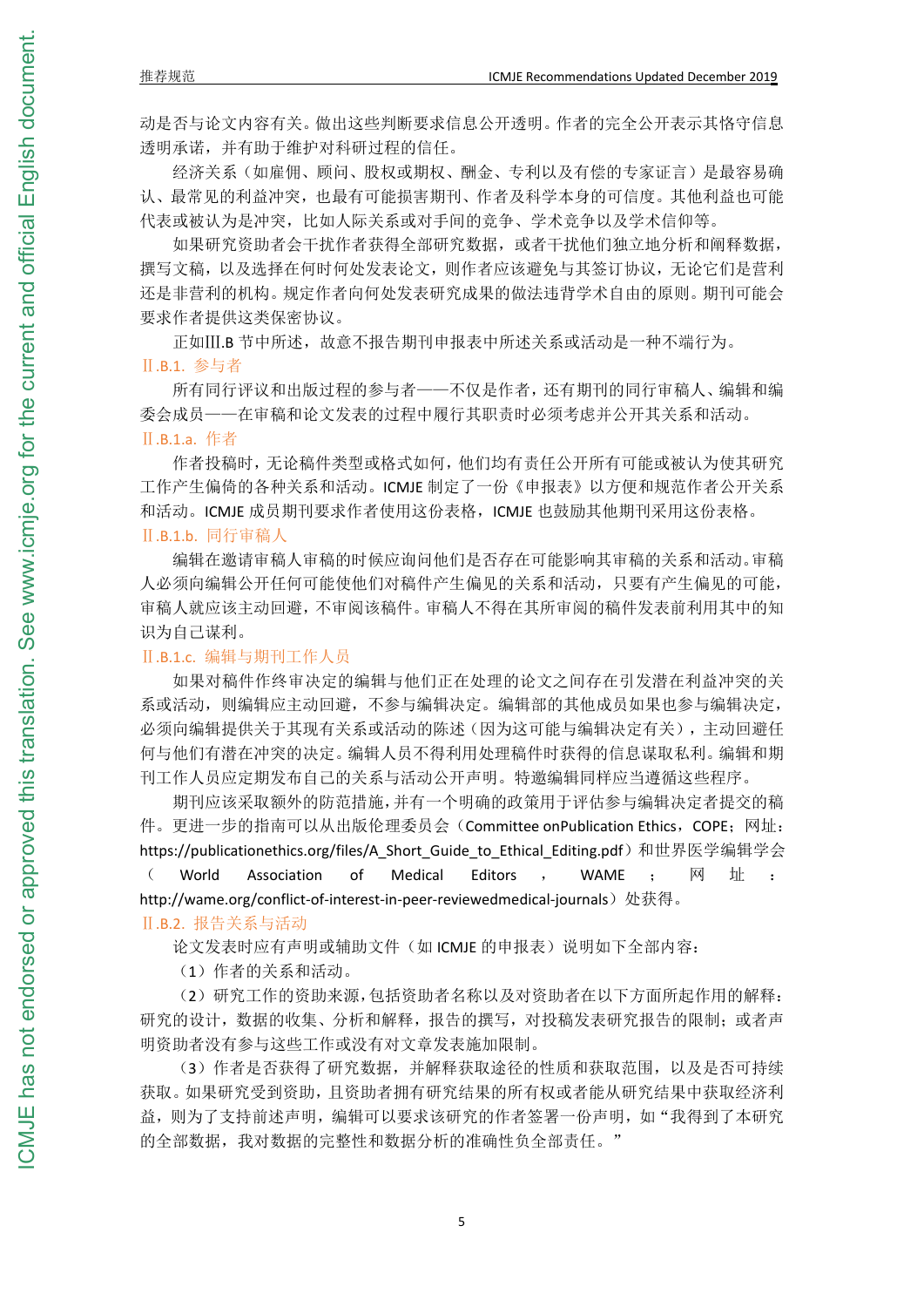## Ⅱ.C. 投稿和同行评议过程中的责任

## Ⅱ.C.1. 作者

作者应遵守有关作者署名以及公开关系和活动的所有准则,详见本文件Ⅱ.A 及Ⅱ.B 节。 Ⅱ.C.1.a. 掠夺性期刊或假期刊

越来越多的单位宣传自己是"医学学术期刊",而实际上并没有医学学术期刊的功能。 这些期刊("掠夺性期刊"或"假期刊")录用并发表几乎所有的投稿,并在发给作者录用 通知后,才告知收取文章处理费(或发表费)。他们通常声称实行同行评议,实际上却并非 如此。他们可能会故意给期刊取一个与公认的好期刊相似的刊名。他们可能会声明自己是 ICMJE 的成员, 实际上却并不是(ICMJE 当前成员详见 www.icmie.org): 他们也可能会声明 遵守 ICMJE、COPE 和 WAME 等组织制定的规范。研究人员必须意识到这些期刊的存在,避 免向他们提交研究论文。作者有责任评估其投稿期刊的诚信、来历、做法和声誉。来自不同 组织 的 指 导 有 助 于 识 别 声 誉 良 好 的 同 行 评 议 期 刊 的 特 征 ( 详 见 www.wame.org/identifying-predatory-orpseudo-journals 和 www.wame.org/about/principles-oftransparency-and-best-practice),也可向科研导师、资深

同事和有多年学术论文发表经验的其他人求助。

作者应避免引用掠夺性期刊或假期刊上的文章。

## Ⅱ.C.2. 期刊

#### Ⅱ.C.2.a. 保密性

期刊的投稿是特许保密通信,是作者的私有保密财产,过早泄露稿件的任何或全部细节 都可能损害作者的利益。

因此,除作者及审稿人外,编辑不得与任何人分享稿件的信息,包括稿件是否被接收和 送审、稿件内容、审稿进程、审稿人的意见以及稿件的最终结局。编辑应礼貌地拒绝第三方 因法律程序使用稿件和审稿意见的要求,即使收到法院传票,编辑也应尽力避免提供这样的 保密资料。

编辑必须明确告知审稿人,他们应该对稿件、相关材料以及其中包含的信息严格保密。 在稿件发表之前,审稿人和编辑人员不得公开讨论作者的研究工作,审稿人不得盗用作者的 思想。审稿人不得保留稿件供其个人使用,在提交审稿意见之后,应当销毁稿件纸质版并删 除电子版。

如果稿件被拒,期刊最好在其编辑系统中将稿件副本彻底删除,除非当地有规定要求保 留。保留被拒稿件的期刊应在其作者须知中公告这种做法。

如果稿件己发表,期刊应保留原始投稿、审稿意见、修改稿以及通信至少 3 年, 如果可 能的话应永久保存,这取决于当地的规定,将来一旦出现针对此研究的问题,则会有助于问 题的解答。

编辑不能未经审稿人和作者允许发表或公开同行审稿人的意见。如果期刊的政策是不告 知作者审稿人身份且审稿人不在审稿意见上签名,则未经审稿人书面许可,不得向作者或其 他任何人透露审稿人的身份。

若断定有不诚实或欺诈行为,则可能不得不打破保密性原则。不过,一旦编辑打算这样 做,就应该通知作者或审稿人,否则仍必须履行保密性原则。

## Ⅱ.C.2.b. 时效性

编辑应竭尽所能利用其现有资源确保稿件得到及时处理。如果编辑有意发表某篇稿件, 则应尽力及时发表,如有计划延迟,则应与作者协商。如果期刊无意处理某篇稿件,编辑应 尽快拒稿,以便作者改投他刊。

#### Ⅱ.C.2.c. 同行评议

同行评议通常由编辑人员之外的专家对投给期刊的稿件进行批评性的评价。公平的、独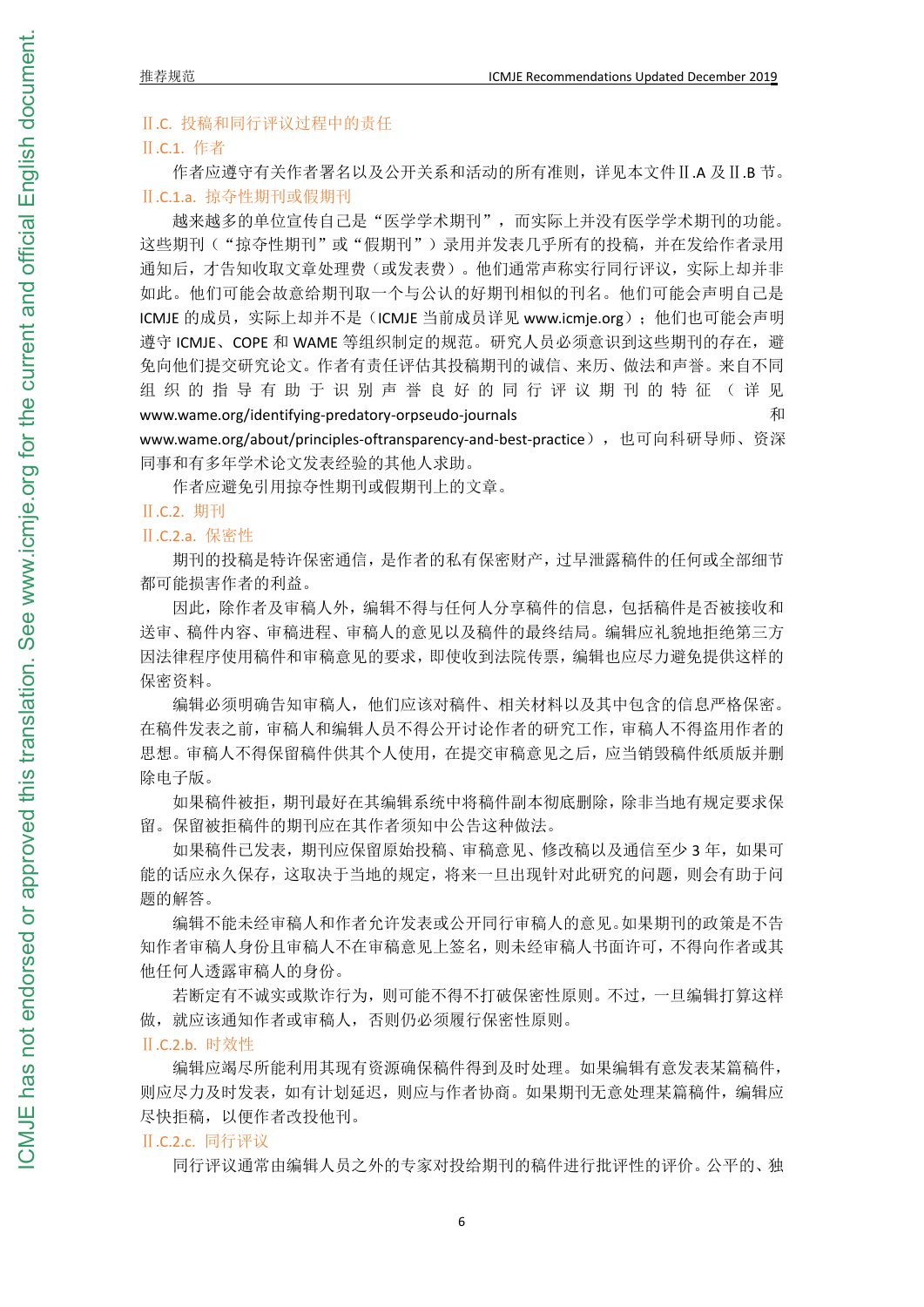立的、批评性的评价是包括科学研究在内的一切学术工作的一个内在的组成部分,因此,同 行评议是科学研究过程的重要延伸。

尽管对同行评议的实际价值争论颇多,但同行评议过程使得稿件在科学界学者中得到公 平审理。更为实际地说,它能帮助编辑决定哪些稿件适合他们的期刊发表。同行评议常能帮 助作者和编辑改进报告的质量。

期刊有责任建立能确保挑选合适审稿人的系统。编辑有责任确保审稿人可以获取与稿件 评审可能相关的所有材料,包括只供在线发表的补充材料,并确保在审稿人声明其关系和活 动的情况下正确评估和解释其审稿意见。

同行评议期刊没有义务将投稿送审,也没有义务遵循审稿人的意见,无论审稿意见是正 面的还是负面的。期刊编辑最终负责期刊全部内容的选择,而编辑所作决定的依据可以是与 稿件质量无关的问题,如是否适合期刊发表等。编辑可在发表前的任何时间拒绝任何一篇论 文,包括录用后因发现研究工作存在诚信问题而拒稿。

每种期刊送审稿件的数量和种类,为每一篇稿件选择审稿人的数量和类型,审稿过程是 否为盲审,以及审稿过程的其他方面都可能有所不同。基于此原因以及出于对作者的服务, 期刊应公开说明其同行评议过程。

期刊应告知审稿人最终决定是接受还是拒稿,并应感谢同行审稿人对期刊所做的贡献。 建议编辑告知审稿人其他审稿人对同一篇文章的意见,以便他们能在审稿过程中互相学习。

作为同行评议的一部分,建议编辑审查研究方案、没有包含在研究方案中的统计分析计 划,或与具体研究项目相关的合同。在录用涉及这类情况的研究论文之前,编辑应鼓励作者 在发表时或发表后公开此类文件。有些期刊可能把要求公开这些文件作为录用的条件。

在此次修订"推荐规范"期间,期刊对独立分析数据及公开数据的要求也在变化,反映 出有关数据获取对出版前和出版后同行评议的重要性的观念在不断进步。当前有些期刊编辑 要求在接受论文发表之前有独立的生物统计学家对临床试验数据进行统计分析,有些则要求 作者说明研究数据是否可供第三方查看、使用和再分析,还有一些则鼓励或要求作者与他人 共享他们的数据用于回顾和再分析。每种期刊都应制定和公开其关于数据分析的具体要求, 并在其潜在作者能轻易获取的地方发布。

有人认为文章发表的那天,真正科学的同行评议才刚刚开始。基于此种理念,医学期刊 应建立让读者对已发表论文评论、质疑或批评的机制,作者有责任进行恰当的回复。文章发 表后一旦受到质疑,期刊会要求作者提供数据或其他信息,作者要配合(见第Ⅲ章)。

ICMJE 认为研究人员有义务保存已发表的结果的原始数据和分析过程至少 10 年。ICMJE 鼓励将这些资料保存在资料库中以保证它们长期可用。

#### Ⅱ.C.2.d. 公正性

编辑的决定应建立在稿件与期刊的相关性以及稿件的原创性、质量及其对重要问题的贡 献上。这些决定不应被商业利益、人际关系或个人目的、阴性结果或合理挑战既定认知的结 果所影响。此外,对于结果没有统计学意义或没有确定结论的研究,作者也应该投稿发表或 通过其他途径公开,而编辑亦不应该不考虑发表。这些研究提供的证据,结合通过 meta 分 析得到的其他研究的证据,可能仍会有助于回答一些重要问题。记录并公开此类阴性结果或 无明确结论的研究,可避免其他正在考虑相似研究的研究者进行徒劳的重复,对他们也是有 价值的。

期刊应清楚地说明其申诉流程并具备回复申诉与投诉的系统。

## Ⅱ.C.2.e. 多元性和包容性

为提升学术文化,编辑应当多方谋求并广纳他人建言,诸如作者、审稿人、编辑人员、 编委会成员、读者。

Ⅱ.C.2.f. 期刊计量指标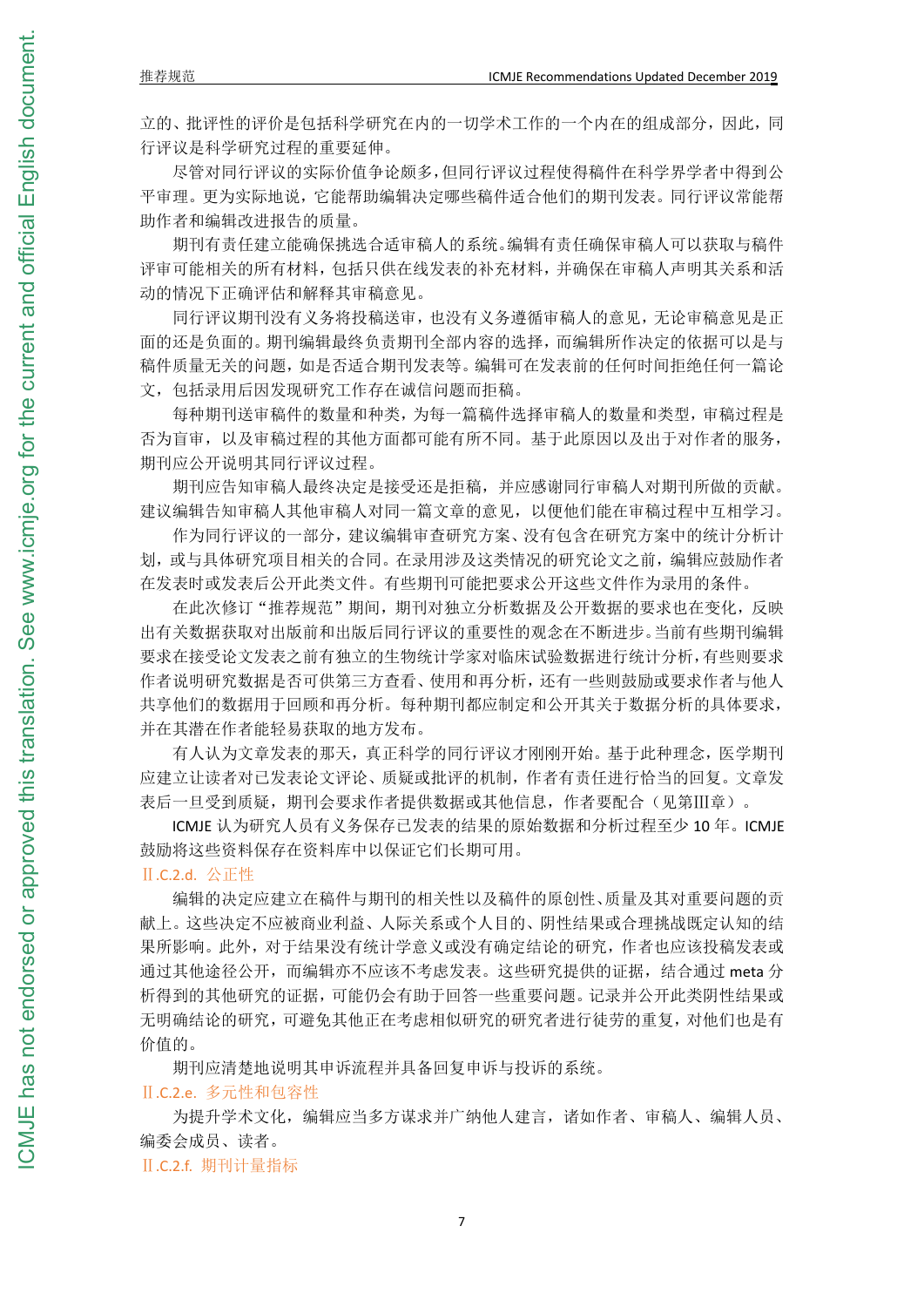期刊影响因子被广泛误用作研究和期刊质量的代名词。同时,期刊影响因子还被用于衡 量特定研究项目的重要性或研究人员个人的学术水平,包括他们是否适合获得聘用、晋升、 任期、奖金或研究经费。ICMJE 建议期刊不要将影响因子作为单一度量,而是应该为其读者 和作者提供一系列文章和期刊计量指标。

Ⅱ.C.3. 同行审稿人

期刊的投稿是特许保密通信,是作者的私有保密财产,过早泄露稿件的任何或全部细节 都可能损害作者的利益。

因此,审稿人应该对稿件及其中包含的信息严格保密。在稿件发表之前,审稿人不得公 开讨论作者的研究工作,不得盗用作者的思想。审稿人不得将稿件留作私用,在提交审稿意 见之后,应当销毁稿件副本。

在审稿过程中,审稿人若寻求实习生或同事的帮助,应在提交给编辑的书面审稿意见中 感谢他们的贡献。如上文所述,这些人也必须对稿件内容保密。

审稿人应及时回复审稿邀请,在指定时间内提交评审意见。审稿意见应有建设性、诚实、 礼貌。

审稿人应公开可能影响其公正审稿的关系和活动,如果存在冲突,应该主动回避,不参 与同行评议过程。

#### Ⅱ.D. 期刊所有者和编辑自由

#### Ⅱ.D.1. 期刊所有者

医学期刊所有者与编辑拥有共同目标,但职责有别,有时这些差别会导致冲突。

医学期刊所有者有权聘任和辞退编辑。期刊所有者在聘任编辑时要有合同,合同上应明 确说明编辑的权利和职责、职权、聘任的一般条款,以及解决冲突的机制。评价编辑的工作 表现可采用双方商定的办法,其内容包括但不一定限于读者群、投稿量和处理稿件的次数, 以及各种期刊计量指标。

期刊所有者基于以下重要原因才能解雇编辑,例如学术不端行为、在期刊长远的编辑宗 旨上存在分歧、商定的绩效指标考核不达标,或与其重要职位不匹配的不当行为。

编辑的聘用和解雇应基于独立专家小组的评估,而非由期刊所属机构的少数行政人员决 定。这在解雇编辑时尤为必要,因为社会对科学界言论自由高度重视,而且编辑的职责通常 使其以可能与期刊所有者的利益产生冲突的方式挑战常规。

医学期刊应该清晰地说明其管理方式及其与期刊所有者(例如主办期刊的学会)的关系。 Ⅱ.D.2. 编辑自由

ICMJE 采纳 WAME 关于编辑自由的定义(http://wame.org/editorial-independence)。该 定义认为主编可以全权决定其期刊的全部编辑内容及其发表时间。期刊所有者不应干涉任何 一篇论文的评价、选择、处理进度和编辑,不论是直接干涉还是通过制造某种环境来严重影 响编辑的决定。编辑的决定应该以研究工作的有效性及其对期刊读者的重要性为基础,而不 应以基于期刊的商业利益。编辑应能自由且负责任地对医学各方面表达批评意见,而不用担 心遭受报复,即使这些意见与出版者的商业目标相左。

主编还应当对期刊刊登或不刊登何种广告或者推广内容,包括是否出版增刊,拥有最终 话语权,对期刊商标使用和期刊内容商业使用的总体方针拥有最终话语权。

建议期刊组建独立且多元的编辑顾问委员会来帮助编辑建立和维护编辑政策。为了支持 编辑的决定和可能引起争议的观点的表达,期刊所有者应确保在出现针对编辑的法律诉讼时 编辑能获得妥善的保障措施,并确保在需要的时候提供法律咨询。如果出现法律问题,编辑 应尽快通知他们的法律顾问,以及期刊所有者和出版单位。按照 ICMJE 的规定(见Ⅱ.C.2.a 节),编辑应捍卫作者和同行审稿人的保密权(姓名及审稿人的意见)。编辑应采取一切合 理措施核实期刊评论文章中的事实,包括新闻报道版面的内容以及在社会媒体中的报道,并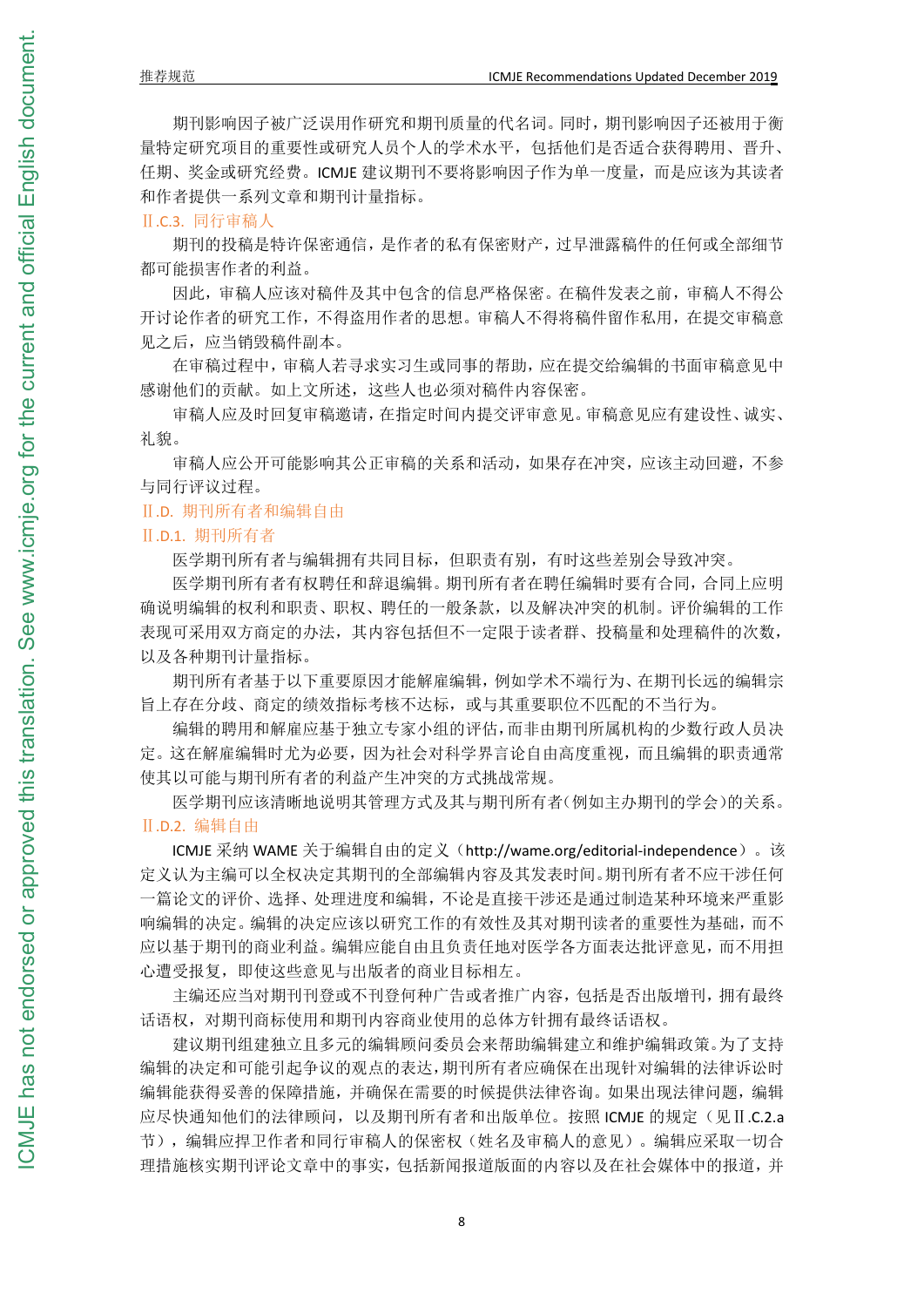应确保所有为期刊工作的人员坚守最佳的新闻实践,包括现场记录以及在发表前尽可能谋求 各方回复。此类维护事实和公众利益的实践对于防范诽谤的法律指控可能尤为必要。

为了在实际工作中保护编辑自由,编辑应该可以直接接触期刊所有方的最高层,而不是 委派的经理或行政人员。

编辑和编辑组织有义务维护编辑自由的理念,并引导国际医学界、学术界和非专业社团 关注严重违反编辑自由的事件。

#### Ⅱ.E. 受试者保护

所有研究人员应当确保人体研究的实施计划和报告符合 2013 年修订的《赫尔辛基宣言》 ( www.wma.net/policies-post/wma-declaration-of-helsinkiethical-principles-for-medical-researc h-involving-humansubjects/)的要求。所有作者都应当征求独立的地方、区域或国家审查机 构(例如,伦理委员会、机构审查委员会)批准其实施研究。如果研究的实施是否符合《赫 尔辛基宣言》的要求受到质疑,则作者必须解释采用其研究方法的理由,并证明地方、区域 或国家审查机构已明确批准了受到质疑的那部分研究。审查机构的批准并不妨碍编辑对研究 的实施是否恰当做出他们自己的判断。

患者有隐私权,不应在没有知情同意的情况下受到侵犯。可辨认身份的信息,包括姓名 和其首字母缩写,或住院号,都不应在书面描述、照片或遗传谱系中公开,除非该信息对于 科学研究必不可少,并且患者(或其父母或监护人)签署知情同意书,同意发表。出于此目 的签署知情同意书时,要求将准备发表的稿件让身份可识别的患者过目。作者应该向这些患 者公开,论文发表后是否还有其他可能识别身份的材料会出现在互联网上或印刷品中。患者 的同意必须是书面的,并要依照当地的法律或规定,或由期刊存档,或由作者存档,或双方 都存档。相关的法律各地不同,期刊应依法制定自己的规定。由于存档知情同意书的期刊将 会知晓患者的身份,有些期刊认为知情同意书由作者存档会使患者的隐私得到更好的保护, 作者只需向期刊提供一份书面声明,证实他们收到并存档了患者的知情同意书。

应省略非必要的能识别患者身份的细节。只要对匿名性有任何疑问,就应该获得知情同 意。例如,遮蔽患者照片中的眼部不足以保护患者不被认出。如果对身份识别特征作了"去 识别"处理,则作者应该保证且编辑也应注明,这种更改不会歪曲科学意义。

期刊的作者须知中应该包括对知情同意的要求。如果已取得知情同意,应在发表的论文 中说明。

报告动物实验时,作者应该说明是否遵循了单位和国家有关实验动物管理和使用的规 定。动物研究伦理指南详见国际兽医学编辑协会《关于动物伦理与福利的作者指南共识》

( http://www.veteditors.org/consensus-author-guidelines-on-animal-ethics-andwelfare-for-edit ors)。

#### Ⅲ**.** 与医学期刊论文发表相关的出版和编辑问题

## Ⅲ.A. 更正、发表后撤稿、再发表和版本管理

无意的错误(honest errors)是科学与出版的一个组成部分。当发现错误时,应发布更 正启事。对事实性错误进行更正是很有必要的。对有争议的问题,建议按以下方法处理:以 "致编辑的信"的形式告知,也可以在印刷版或电子版中以"读者来信"的形式发表,或在 期刊主办的在线论坛上发布。对已发表文章的更新(如系统综述或临床指南的更新)可作为 一篇新的论文,而非原文的另一版本。

如果需要更正,期刊应遵守以下最低标准:

(1)期刊应尽快发表更正启事,详细说明对原文所做的更改,且应注明原文出处。更 正启事应刊登在电子版或编有页码的印刷版期刊上,并在电子版或印刷版的目次中列出,以 确保能正确索引。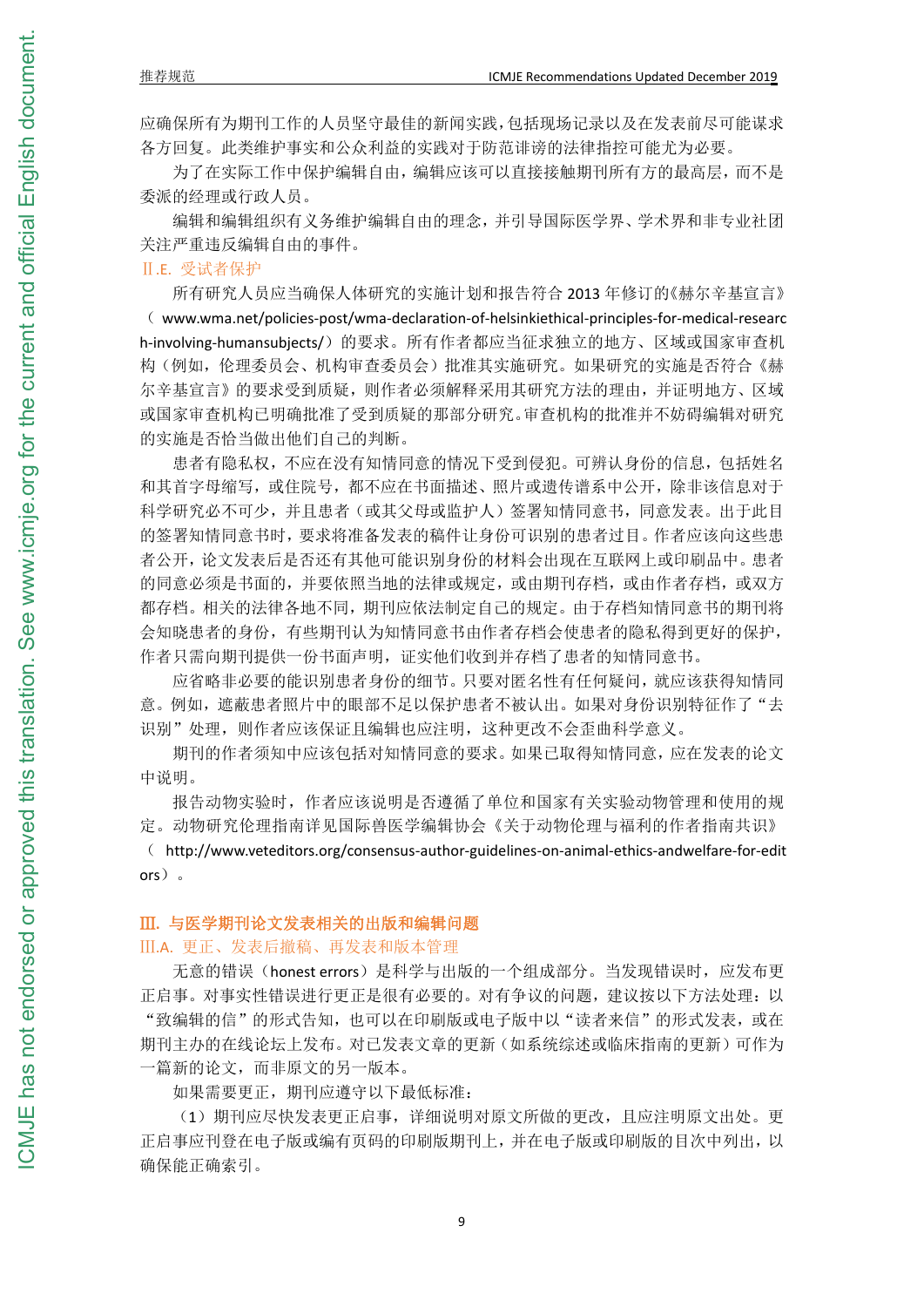(2)期刊还应发布论文的新版本,新版本应有对原文所有改动的详细说明,并注明更 改日期。

(3)期刊应存档论文的所有先前版本,读者可以直接获取或向期刊申请后获取该论文。

(4)之前发表的电子版本应突出注明该论文还有更新的版本。

(5)应引用最新的版本。

某个编码问题或计算出错可能导致普遍性的错误,以致在整篇论文中出现广泛错误。如 果这些错误没有改变论文结果、解释和结论的方向或意义,则应遵守上述的最低标准来发表 更正启事。

如果错误严重到使论文的结果和结论不可靠,则可以撤稿。然而,如果由于无意的错误 (如分类错误或计算错误)而导致论文结果、解释和结论的方向或意义大变,可以考虑撤稿 后再发表(也称之为"替换")。如果错误被判定为非故意的,且论文内在科学性是有效的, 且论文修改后的版本重新通过了审稿和编辑审查,那么撤稿后再发表(同时附一个合理的解 释)就可以充分校正该文献的科学性。在这种情况下,通过补充材料或附件来展示论文前后 的变化程度,会有助于达到完全透明的目的。

Ⅲ.B. 学术不端、关注通告和发表后撤稿

在研究性和非研究性出版物中,学术不端包括但不限于数据造假。数据造假包括欺骗性 地篡改图像,故意不披露利益关系和活动,以及剽窃。有些人认为不公布临床试验和其他人 体研究的结果是一种学术不端行为。虽然这些行为都有问题,但并不等同。每种情况都需要 利益相关者进行单独评估。如果断定存在学术不端行为,或有人对投稿或已发表论文中实施 的工作或诚信提出质疑时,编辑应启动恰当的应对措施,参考 COPE 等组织制定的详细处理 流程(http://publicationethics.org/resources/flowcharts),考虑通知机构和基金资助方,并 可选择在处理结果明确之前发表一份关注通告。如果处理过程涉及作者单位的调查,编辑应 争取公开调查结果;在适当的情况下,通知读者调查结果;如果查证存在学术不端,应发表 一篇撤稿声明。如果经查不存在学术不端,可代之以发表致编辑的信来强调读者争论的问题。

关注通告和撤稿声明不能只是一份致编辑的信;相反地,应该将它们显著标示,如排在 电子版或编有页码的印刷版的版面中,且列入电子版或印刷版的目次页,以确保能被正确索 引,并在标题中包含原文标题。对于在线出版的论文,应将撤稿声明与原文进行双向链接, 并明确标示撤销论文的各种形式(摘要、全文、PDF)。理想情况下,撤稿声明的作者应与 原文作者相同,但如果原文作者不愿意或做不到,编辑可以在某些情况下接受其他责任人的 撤稿声明。编辑也可以是撤稿声明或关注通告的唯一作者。撤稿声明应解释论文被撤的原因, 还应有一份完整的关于原文出处的著录信息。被撤销论文应保留在公有领域,并清楚标明该 文已被撤销。

有欺骗问题的文章的作者其既往的工作也不一定是可靠的。编辑可以要求作者所在机构 向他们保证该作者在这本期刊上发表的其他作品的可靠性,否则编辑可以撤销该作者已发表 的这些论文。如果做不到这样,编辑可以选择发表一份通告,表示对该作者先前发表的研究 工作的有效性尚不能确定而保持关注。

不恰当的研究方法也可能使研究的真实性大打折扣,这也可能导致论文被撤销。

更多关于发表后撤稿和关注通告的指导详见 COPE 流程图。如何避免引用被撤销论文的 指导意见请见Ⅳ.A.3.g.i 节。

## Ⅲ.C. 版权

期刊应明确将要出版的论文的版权类型,如果期刊持有版权,应详细说明期刊对各类内 容版权转让的立场,包括音频、视频、研究方案和数据集。医学期刊可以要求作者将版权转 让给期刊。有些期刊要求转让出版许可。有些期刊则不要求转让版权,而是依靠知识共享 (Creative Commons)许可这类方式获得出版许可。在同一期刊中不同文章的版权状态也可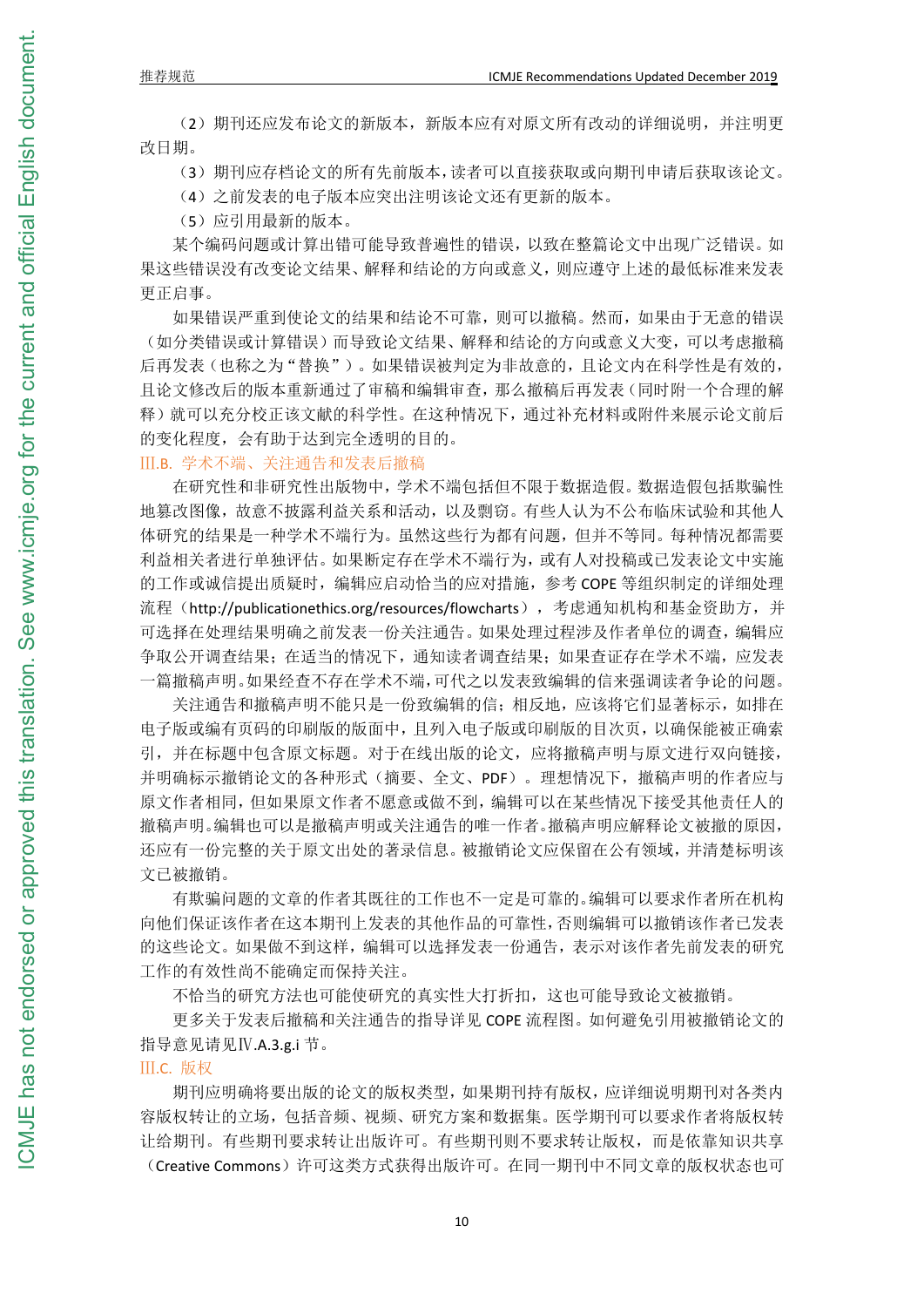以有所不同:有些内容不能有版权限制,例如某些政府部门雇员在其工作过程中撰写的论文。 编辑也可以放弃其他内容的版权,而有些内容可能受其他协议的保护。

Ⅲ.D. 重复内容的发表

## Ⅲ.D.1.一稿多投

作者不应将同一篇稿件以同一种或不同语言同时向多家期刊投稿。这一标准的基本理由 是,当两家(或多家)期刊要求获得一篇同时投给多家期刊的稿件的发表权时可能产生争执; 而且两家或多家期刊在不知情的情况下对同一篇稿件进行同行评议、编辑加工及发表,这是 不必要的工作。

## Ⅲ.D.2. 重复发表和预先发表

重复发表指发表一篇与已发表论文有大量重复,但未对已发表论文进行清晰、明确引用 的论文。预先发表则包括在公有领域中发布论文信息。

医学期刊的读者理当相信他们所阅读的文章是原创的,除非有明确的声明指出作者和编 辑特意再发表某篇文章(如可能被视作历史性或里程碑式的文章)。这一立场是基于国际版 权法、道德操守和资源利用的成本效益。原创性研究的重复发表问题尤其严重,因为这可能 导致无意中对数据重复计算或不恰当地改变单项研究结果的权重,从而歪曲现有的证据。

如果作者提交的一篇论文所报告的研究工作,大部分在某篇已发表的文章中被报道过, 或者包含在已向其他地方投稿或已被其他期刊接受且即将发表的另一篇论文中,或与这篇文 章密切相关,则均应在投稿信中明确说明;而且,作者应提供相关材料的复印件,以便编辑 决定如何处理这篇投稿。见Ⅳ.B 节。

此推荐规范并不阻止期刊考虑发表之前已发布初步报告(如致编辑的信、预印本、科学 会议摘要或壁报)后的完整报告。本规范也不阻止期刊考虑发表一篇已经在科学会议上展示 过但尚未全文发表的论文,或拟安排在会议论文集中以类似形式发表的论文。对会期已定的 科学会议的新闻报道通常不视作违反这项规定,但如果有更多附加的图表数据扩充了这些报 道的话,就另当别论。作者还应该认识到,在科学会议上以学术报告之外的方式传播他们的 研究成果,可能会使期刊编辑降低他们论文发表的优先级。

作者选择在预印平台上发布他们的研究工作时,其选择的预印平台应明确预印本是未经 同行评议的论文,且包含披露作者关系及活动的声明。如果研究工作之前已经发布在预印平 台上,作者有责任告知期刊。此外,作者(而不是期刊编辑)有责任确保对预印本进行修改, 以引导读者阅读后续版本,包括最终发表的文章。

出现突发性公共卫生事件(按公共卫生行政部门定义)时,对公共卫生有直接影响的信 息应当发布,无须担心这会妨碍随后在期刊上发表这些信息。我们鼓励编辑优先考虑那些将 关键数据及时公之于众(如基因库)的作者。

与大众媒体、政府机构或制造商分享已被接受但尚未发表的论文或致编辑的信中描述的 科学信息,是违反多数期刊规定的一种行为。但若论文或致编辑的信中描述了重大治疗进展、 值得报道的疾病,或危害公共卫生的事件,如药物、疫苗、其他生物制品、医疗器械的严重 不良反应,则此类报道可能是必要的,无论是在印刷的媒体上还是在互联网上报道,都不妨 碍论文正常发表,但在可能的情况下还是要事先与编辑讨论并征得其同意。

将试验结果在满足Ⅲ.L 节所述标准的任一临床试验注册平台发布时,如果该结果仅限于 简短(500个英文单词)的结构式摘要或表格(包括纳入的受试者、主要结局和不良事件), ICMJE 不视为预先发表。ICMJE 鼓励作者在注册时附上一份声明, 说明该研究结果尚未在同 行评审的期刊上发表。ICMJE 也鼓励作者在研究结果正式发表后更新上述已注册的结果,并 补上该论文完整的期刊文献著录信息。

不同期刊的编辑可以共同决定同时或联合发表一篇文章,只要他们相信这样做符合公共 健康的最佳利益。美国国立医学图书馆(National Library ofMedicine, NLM)会对所有同时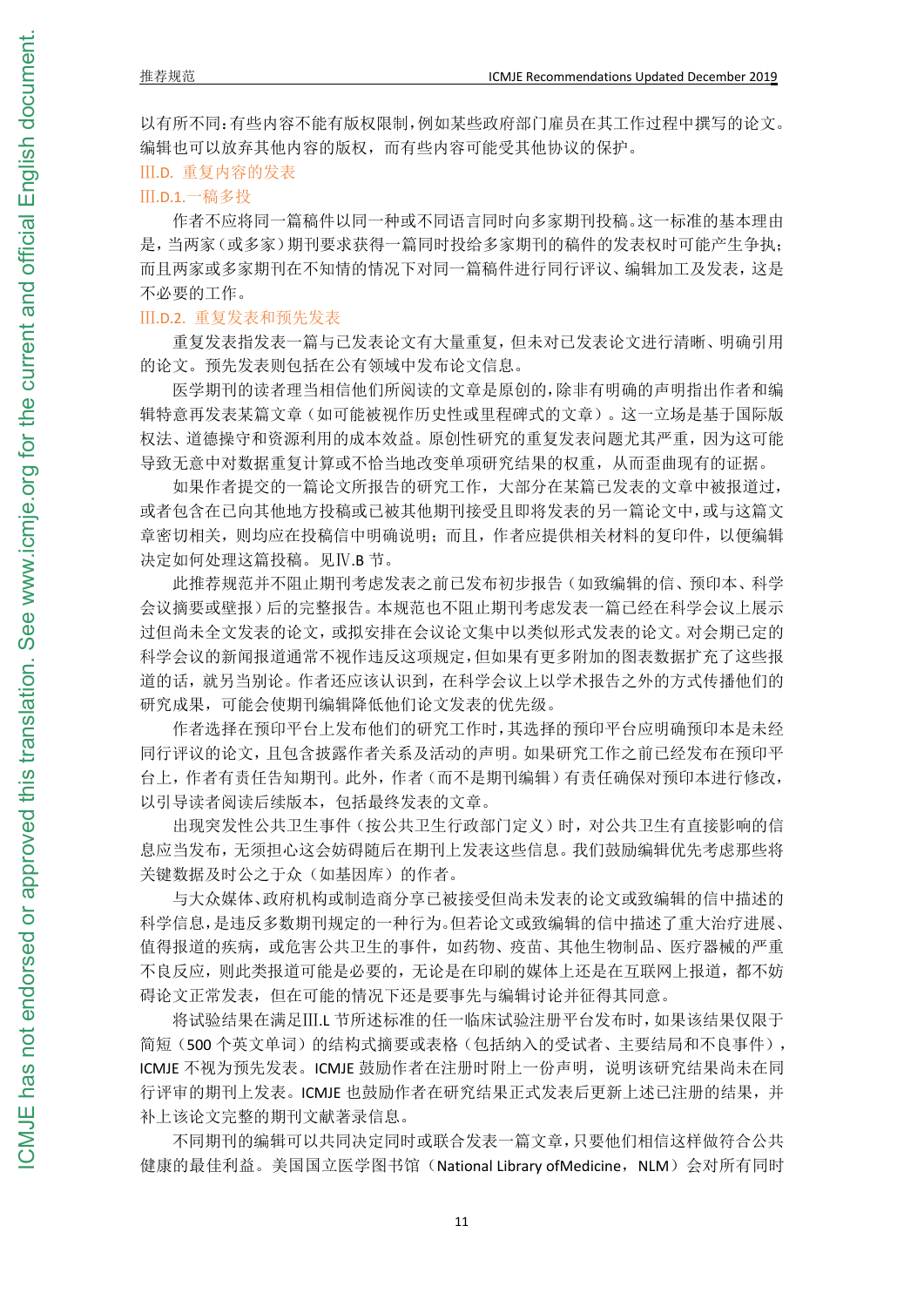或联合出版的论文进行分别索引,因此编辑应在文中声明,明确告知读者该文是同时出版。

如果作者没有发布上述声明而企图重复发表论文,得到的结果至少是立即被拒稿。如果 编辑没有发现该违规情况而让论文得以发表,那么无论是否让作者解释,或是否征得作者同 意,都有理由撤销该文。

有关处理重复发表的更进一步指导,请参阅 COPE 流程图。

## Ⅲ.D.3. 可接受的再次发表

再次发表已在其他期刊上发表或已在线发表的资料,可能是合理和有益的,尤其是意在 向尽可能广泛的读者传播重要信息的时候(如以相同或不同的语言发表由政府机构和专业组 织制定的指南)。在符合下列条件的情况下,出于各种其他原因进行再次发表也是合理的:

(1)作者已经征得首次和再次发表的两种期刊的编辑认可(准备再次发表的期刊的编 辑必须得到首次发表的原版本)。

(2)两种期刊的编辑需要与作者协商确认再次发表与首次发表的时间差,以尊重首次 发表的优先权。

(3)再次发表的论文是针对不同的读者群体,那么以简略版形式发表即可。

(4)再次发表的版本应忠实反映首次发表的版本中的作者署名、数据和解释。

(5)再次发表的版本应告知读者、同行和文献存档机构,该论文已在其他地方全文或 部分发表过。例如,可以注明: "此文以其在 [期刊名称及完整的著录信息]首次报告的研 究为基础",再次发表的版本应引用首次发表的版本。

(6)在再次发表的论文标题中,应指明是再次发表,如全文或节略本再发表、全译本 或节译。需要注意的是,NLM 不视翻译版为"再发表",当原文已发表在 MEDLINE 收录的 期刊上时, NLM 便不会再收录或索引翻译版。

如果同一期刊以多种语言同时发表一篇文章,MEDLINE 在收录时会标示多种语言。例如: Angelo M.Journal networking in nursing : a challenge to be shared.Rev Esc Enferm USP. 2011 Dec 45[6]:1281-2,1279-80,1283-4. Article in English,Portuguese,and Spanish.No abstract available. PMID 22241182。

## Ⅲ.D.4. 基于相同数据库的稿件

如果编辑收到了不同研究组或同一研究组分析相同数据集的几篇稿件(例如,来自同一 个公共数据库,或对相同证据的系统综述和 meta 分析),每篇稿件均应该被分别考虑,因 为不同稿件可能在分析方法、结论上有所不同,或两者都不相同。如果数据解释和结论都相 似,编辑较为合理的处理方法是优先考虑先提交的稿件,尽管这并非是强制性的。编辑可以 考虑发表这类有重复内容的多篇稿件,因为不同的分析方法可能是互补的,而且同样有效; 但是基于相同数据集的稿件应该在很大程度上相互补充,以使分别发表这些论文具有合理 性,同时应适当引用先发表的基于相同数据集的论文,以保证透明性。

对临床试验数据的二次分析应引用首次发表的论文,并明确声明其包含二次分析及结 果,并使用与首次分析相同的临床试验注册号和唯一、永久的数据集标志码。

有时,对于大型临床试验,从一开始就计划使用相同的原始受试者样本数据,但针对不 同的研究问题发表多篇独立性论文。在这种情况下,如果所有的结局指标都在最初注册时已 确定,则作者可以使用最初的试验注册号。如果作者分别注册了几个独立的子研究项目,比 如在 ClinicalTrials.gov 注册, 那么就应该分别使用针对该研究问题的唯一的试验注册号。关 键是要透明,无论采用哪种做法,都应该使读者清楚了解。

## Ⅲ.E. 通信

医学期刊应该为读者提供一种可以对已发表的文章进行评论、提问或批评的机制,通常 (但并不一定总是)通过通信专栏或在线论坛实现。如果论文在通信专栏或在线论坛中被讨 论,那么该文的作者有责任采用同样的机制来回应对其研究工作的中肯评判,编辑也应该要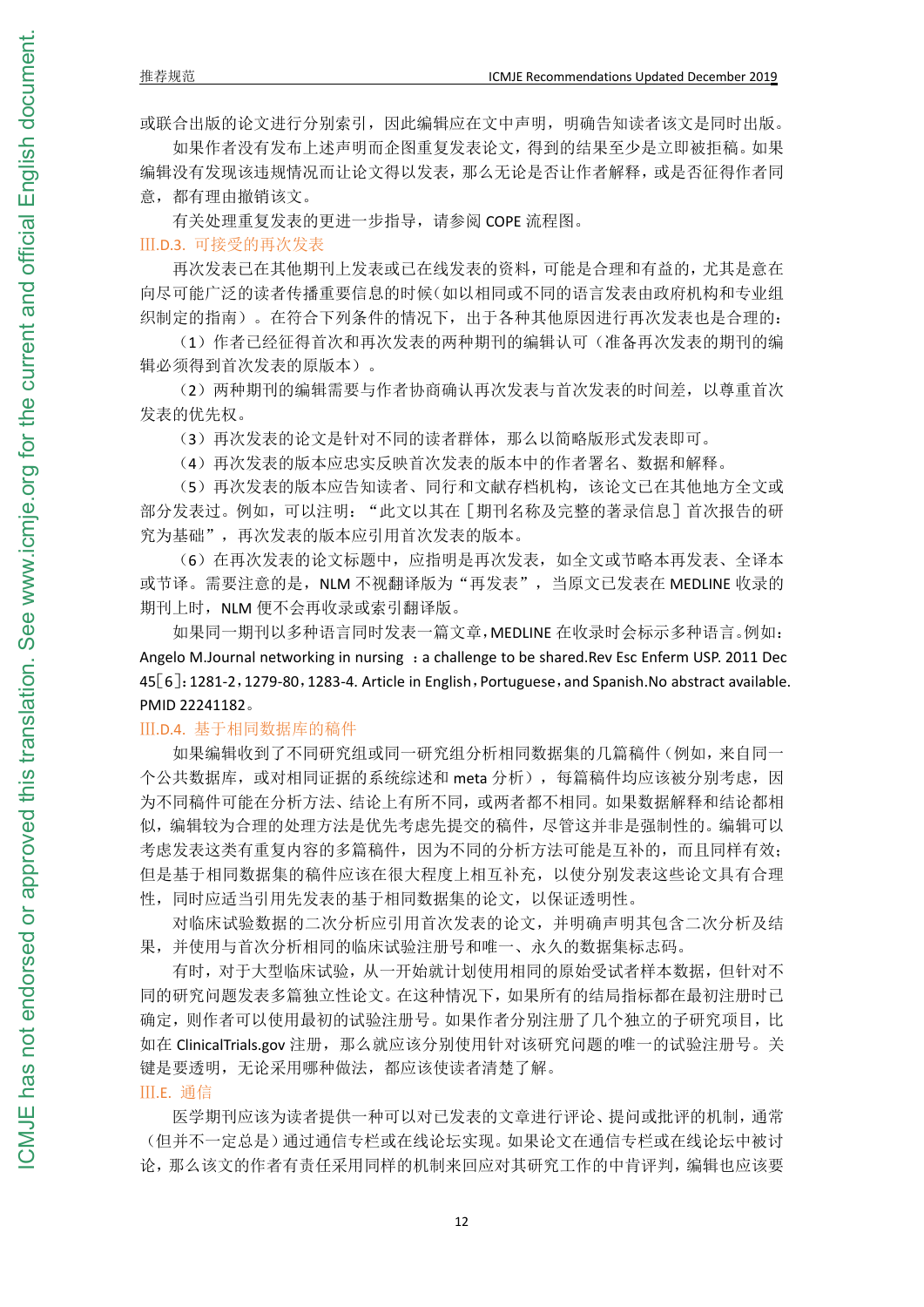求他们做出回应。通信作者应对任何竞争关系或活动做出声明。

编辑可以对通信的篇幅、语法和文章格式进行编辑加工,也可以选择(如通过在线评论 系统)向读者提供未经编辑加工的通信。但这样的评论在 MEDLINE 中不会被索引,除非这 篇通信随后被发表在编有页码的电子版或印刷版上。不管期刊如何处理通信,都应该让人知 晓其处理方法。无论在什么情况下,编辑都应尽力剔除无礼的、不准确或诽谤性的评论。

负责任的辩论、批评和异议是科学的重要特性,期刊编辑应该鼓励争鸣,最好是在自己 期刊内就已发表的内容开展讨论。然而,编辑也有权拒绝那些不相干的、无聊的或缺乏说服 力的通信,同时他们也有责任允许各种观点的表达,以促进学术争鸣。

为了公平起见,并使通信控制在一定的版面范围内,期刊需要对那些针对已发表内容的 评论以及针对一个给定话题的辩论设定时间限制。

Ⅲ.F. 费用

期刊的营收方式应该透明。对于稿件处理和(或)在期刊上发表论文所需要的任何费用 或定价,都应该在潜在作者提交稿件以供评审之前就容易找到的地方明确说明,或者在作者 开 始 准 备 投 稿 之 前 就 向 作 者 解 释 清 楚 ( http://publicationethics.org/files/u7140/Principles\_of\_Transparency\_and\_Best\_Practice\_in\_Sc holarly\_Publishing.pdf) 。

Ⅲ.G. 增刊、专刊和特刊

增刊是针对有关问题或主题的论文集,可以作为期刊的单独一期或正刊某期的一部分出 版,并且可能是由期刊出版商以外的来源资助。由于资金来源可能会使增刊的内容在主题和 观点的选择上发生偏倚,因此期刊应遵循以下原则—这也同样适用于有外部资金和(或)客 座编辑的专刊或特刊:

(1)期刊编辑必须得到授权,对增刊的出版政策、实施过程和内容负全部责任,包括 全权决定增刊作者、同行评议者和内容的选择。不可由资助机构对增刊进行编辑加工。

(2)期刊编辑有权为增刊指定一个或多个外聘编辑,但必须对这些外聘编辑的工作负 责。

(3)期刊编辑必须保留将增刊稿件送外部同行评议,以及无论是否有同行评议都可以 拒稿的权力。这些条件应该在增刊编辑加工开始之前就告知作者和外聘编辑。

(4)增刊选题的来由、增刊内容的研究和出版经费来源,以及与增刊内容相关的资助 方产品,都应该在介绍性材料中清楚说明。

(5)增刊上刊登的广告应遵循与正刊相同的政策规定。

(6)期刊编辑必须能使读者很容易地区分正刊页和增刊页。

(7)期刊编辑与增刊编辑不得接受增刊资助方给予其个人的好处或直接报酬。

(8)在增刊中再次发表(重复刊出在其他地方发表的论文)应该引用原文,且在标题 中明确标注是再次发表。

(9)在本文其他章节中讨论过的有关作者署名、关系和活动声明的原则也应适用于增 刊。

Ⅲ.H. 赞助与合作

各种单位都可能以赞助、合作、会议或其他活动形式来寻求与期刊或编辑合作。为了维 护编辑的独立性,这些合作均应该遵循与前文"增刊、专刊和特刊"(III.G 节)所述相同 的原则。

#### Ⅲ.I. 电子出版

如今,大多数医学期刊同时出版印刷版和电子版,有些期刊仅以电子形式出版。印刷版 和电子版的出版原则是相同的,本推荐规范的建议同样适用于两者。然而,电子出版为版本 管理提供了便利的同时,也产生了关于链接稳定性及内容保存的问题,在此一并讨论。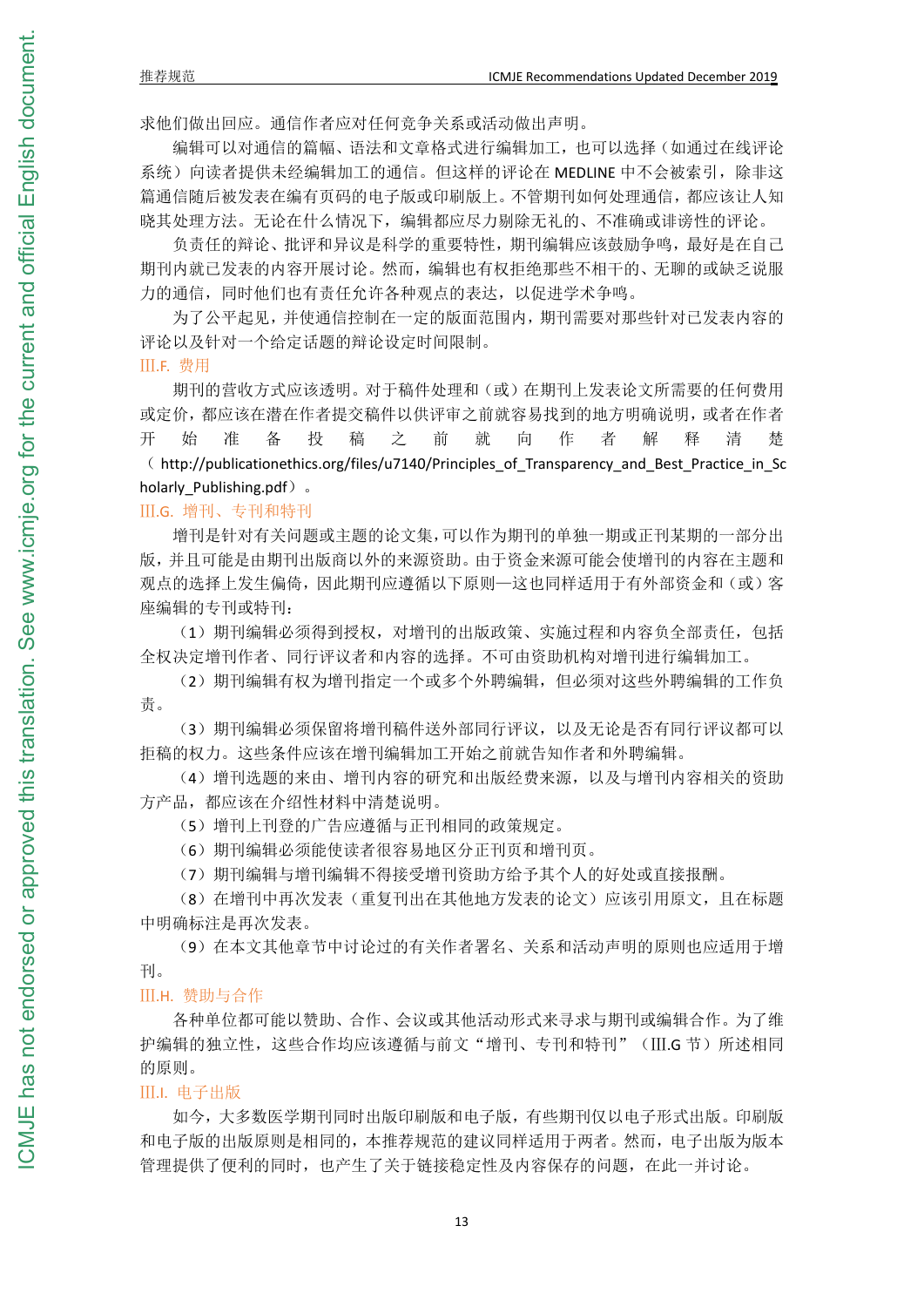CMJE has not endorsed or

关于更正及版本管理的推荐规范详见Ⅲ.A 节。

电子出版允许链接到期刊之外的、期刊编辑无法进行编辑控制的网站和资源。基于该原 因,并且由于链接到外部网站可能被认为是对那些网站的认可,所以期刊应该谨慎对待外部 链接。当期刊确实有外部网站的链接时,应该声明期刊并非认可这些链接网站上的任何内容、 广告、产品或其他资料,不为其承担责任,也没有责任保证这些网站可用。

将期刊论文永久保存在期刊网站上,或保存在独立的档案库或可靠的知识库中,对于历 史记录是至关重要的。期刊将一篇论文从其网站上完全删除几乎是不太可能的,因为这篇论 文可能已经被复制下载了,即使其在网上发布的时间很短。这些存档文件应该能被免费获取 或被档案库的会员获取。鼓励期刊在多个档案库中存档。然而,如果出于法律原因(如诽谤 诉讼)必须删除论文,则被删除论文的 URL 链接处必须有删除的详细原因,而且论文必须 保留在期刊的内部档案库中。

将期刊全部内容进行永久存档是期刊出版者的责任。若停刊,期刊出版者应该确保期刊 文件被转移到一个负责任的第三方存档,以使其内容可以被获取。

期刊网站上的非论文网页,如期刊工作人员名单、编辑委员会成员和作者须知等,应注 明最近的更新日期。

Ⅲ.J. 广告

大多数医学期刊都刊登广告,这为其出版者带来收益,但是期刊不应该被广告主导,也 绝不允许广告影响编辑的决定。

期刊对印刷版和电子版的广告都应该有正式、明确和书面的规定。最佳做法是禁止销售 拟与编辑内容一起呈现同一产品的广告。对于广告,应该清楚地标明这是广告。编辑应该拥 有批准印刷版和在线电子版广告,以及执行广告规定的全部和最终权力。

期刊不应该刊登已被证实对健康有严重危害的产品的广告。编辑应该确保执行其所在国 家现行的广告法规或行业标准,或制定期刊自己的标准。除法律要求外,组织或机构的利益 不得影响分类广告或其他非陈列广告。编辑应该重视所有对刊登广告的批评意见。 Ⅲ.K.期刊与媒体

期刊与媒体的互动应该权衡互有冲突的优先事项。公众有了解期刊所有内容的合法权 益,有权及时获取重要信息,编辑有责任对此提供帮助。然而,科学研究成果在尚未经过同 行评议和全面审查之前便在媒体报道,可能会导致不准确或不成熟结论的传播,临床医生需 要获得研究报告的所有细节才能告知患者该报告的结论。

有些国家和一些期刊已经建立了一种新闻封锁制度,来维持期刊和媒体之间的平衡,防 止原始研究工作在期刊发表之前就被大众媒体报道。对媒体来说,封锁制度创造了一个"公 平竞争的环境",这是大多数记者和作者所认可的,因为这样减轻了要抢在竞争对手之前发 表新闻报道而又没有时间认真准备对他们产生的压力。有些生物医学论文包含可能影响金融 市场的信息,因此为了尽可能减少经济混乱,统一在恰当的时间公开发布信息非常重要。 ICMJE 承认,新闻封锁制度被诟病为服务于期刊自身的利益,且阻碍了科学信息的快速传播, 但相信该制度还是利大于弊。

下列原则同样适用于印刷和电子出版,对准备与媒体建立互动策略的编辑可能有所帮  $\mathbb{B}$ :

(1)编辑可以通过同行评议期刊,促使研究人员的医学信息有序地传递给普通大众。 要做到这一点,必须与作者签订协议,要求作者不会在稿件评审或等待发表期间公布研究成 果;也要与媒体达成协议,媒体不在期刊发表原始研究前发布新闻报道;而作为回报,期刊 可协助媒体撰写准确无误的报道,比如提供新闻通稿。

(2)编辑们需要谨记的是,新闻封锁制度建立在信用制度的基础上,不存在正式的强 制或监督机制。一旦有相当数量的新闻媒体或生物医学期刊决定不遵守新闻封锁制度,就会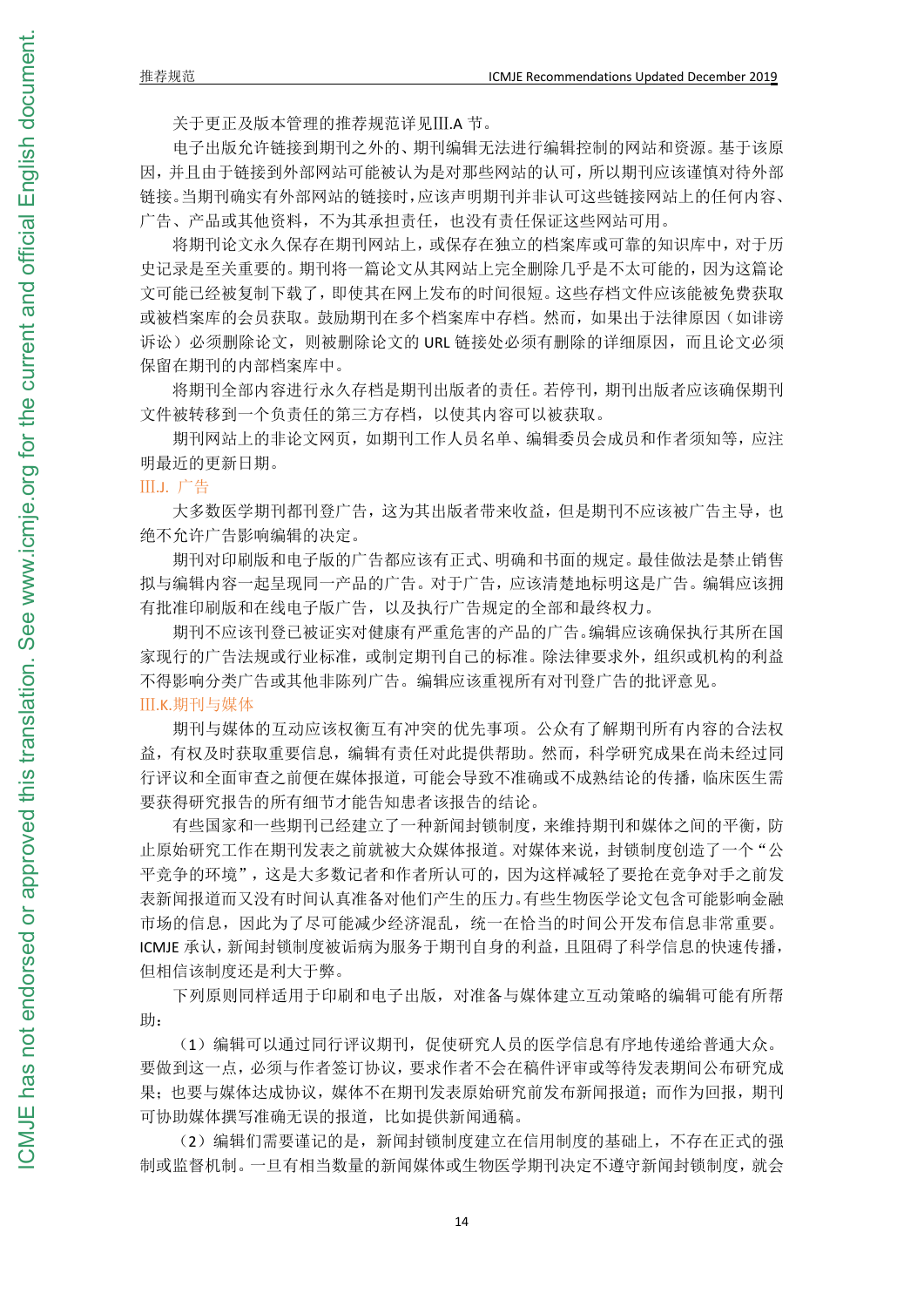导致该制度迅速瓦解。

(3)尽管作者对自己的研究工作充满信心,但很少有医学研究是对公众健康具有非常 明确、迫切、重要的临床意义,而必须在期刊发表全文之前就急需发布新闻的。当出现这种 特殊情况时,负责公共卫生的权威机构应决定是否有必要提前向医生和媒体发布信息,并对 这一决定负责。如果作者和相关机构获得某期刊尚未发表的某篇稿件,则应该在任何信息公 开发布之前与期刊编辑进行协商。如果编辑确认需要立即发布,则应解除之前制订的限制出 版前公开发布的政策规定。

(4) 限制出版前公开发布的政策并不适用于科学会议报告或会议论文摘要的报道(见 "重复发表")。在科学会议上报告研究工作的研究人员可以自由地与记者讨论其报告,但 不应该提供比会议报告内容更多的有关其研究工作的细节,应该考虑到披露这些细节可能会 降低期刊发表其研究成果的优先级(见"重复发表")。

(5)当论文即将发表时,编辑或期刊工作人员应该帮助媒体撰写准确的报道,如提供 新闻通稿,解答疑问,提供文章的预印本,或向记者推荐合适的专家。但这种帮助应以媒体 合作为条件,即新闻发布时间应与论文发表时间一致。

## Ⅲ.L. 临床试验

## Ⅲ.L.1. 注册

ICMJE 有 关 临 床 试 验 注 册 的 规 定 详 见 其 系 列 述 评 [ 见 " 更 新 与 述 评 "  $(www.icmie.org/news-and-editorials/)\,$ 和"常见问题" $(www.icmie.org/about-icmie/fags/$  ]。

简而言之,ICMJE 要求,并建议所有医学期刊编辑也同样要求,将首例患者登记时或之 前在公共临床试验注册平台进行临床试验注册作为考虑发表的条件。要求将其期刊列入 ICMJE 网站上的"遵循 ICMJE 推荐规范的期刊名单"(http://icmje.org/journals.html)的编辑 应该认识到,列入该名单就意味着该期刊必须执行 ICMJE 对临床试验注册的规定。

ICMJE 将首次提交试验注册材料给注册平台的日期作为注册日期。在提交注册材料与试 验注册平台公布注册材料之间有明显的时间延迟时,编辑可以询问造成延迟的原因。

ICMJE 对临床试验的定义是:预先分配人(或一组人)接受某种干预(可有或无平行比 较组或对照组),以研究与健康相关的干预和健康结局之间关系的任何研究项目。与健康相 关的干预是指用来改善生物医学或健康相关结局的干预,例如药物、外科手术、医疗器械、 行为治疗、培训方案、饮食干预、改善生活质量的干预,以及护理过程的改变。健康结局是 指患者或受试者的任何生物医学或健康相关的测量结果,包括药代动力学检测结果和不良事 件。ICMJE 没有规定首例受试者的纳入时间,但最好的做法是在首例受试者签署知情同意书 之前进行临床试验注册。

ICMJE 承认在世界卫生组织(WHO)国际临床试验注册平台(International Clinical Trials Registry Platform, ICTRP; www.who.int/ictrp/network/primary/en/index.html) 上的任何一家 一级注册机构(包括含 24 项必填条目的试验注册数据集), 或在 WHO ICTRP 的数据提供者 ClinicalTrials.gov 上完成的可公开获取的注册。ICMJE 之所以认可这些注册机构,是因为它们 符合一定的标准。这些注册机构对公众和所有准备注册的研究人员免费开放,由非营利组织 管理,有确保注册数据可靠性的机制,并可以电子检索。合格的注册必须在注册时包括 24 项 必 填 条 目 的 试 验 注 册 数 据 集 ( http://prsinfo.clinicaltrials.gov/trainTrainer/WHOICMJE-ClinTrialsgov-Cross-Ref.pdf 或 www.who.int/ictrp/network/trds/en/index.html),而且必须在首例受试者纳入之前注册。如 果临床试验注册缺少 24 项中的任何一项,或某些条目包含的信息不清晰,或不能公开访问 (比如向 EU-CTR 提交的 I 期临床试验, 以及信息保密的医疗器械临床试验), ICMJE 认为 都是不合格的临床试验注册。为了遵守 ICMJE 的政策, 在 ClinicalTrials.gov 上注册医疗器械 试验的研究人员必须在器械获得批准前通过选择公开发布来解锁封存的信息。由独立的地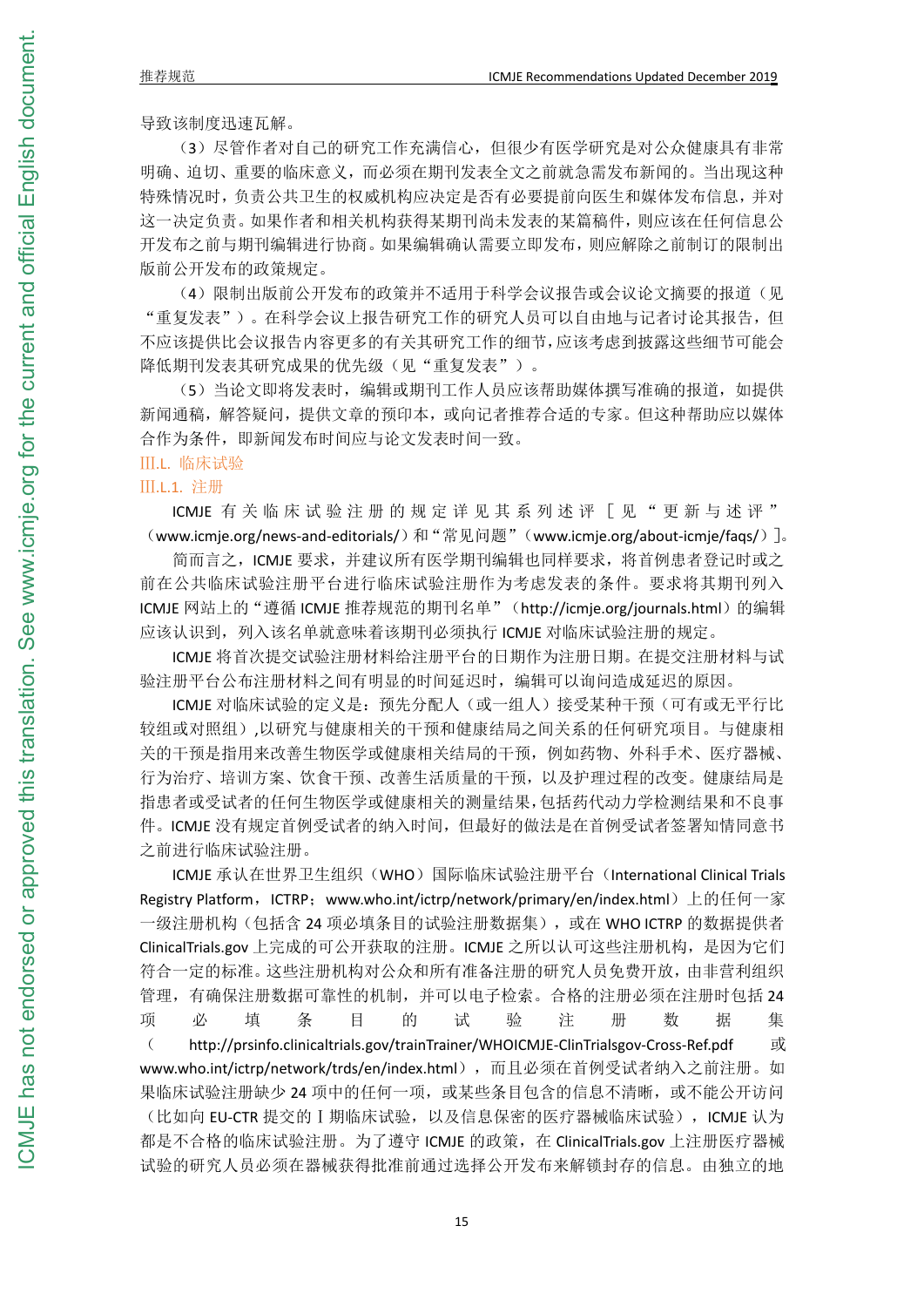方、区域或国家审查机构(如伦理委员会、机构审查委员会)批准进行的研究并不能满足 ICMJE 对临床试验预注册的要求。尽管不是必需的项目,但 ICMJE 仍然鼓励作者加上一条声 明,说明该研究结果尚未在同行评议的期刊上发表,并在研究结果正式发表时更新注册,补 上完整的期刊著录信息。

临床试验注册的目的是为了防止选择性发表及选择性报告研究成果,防止不必要的重复 研究,帮助患者和公众了解他们可能想要参加的哪些临床试验计划进行或正在进行,并帮助 伦理审查委员会在考虑批准新的研究项目时大致了解与他们正在审查的研究项目相关的类 似研究和数据。后注册,比如在投稿时注册,就达不到以上目的。这些目的同样适用于选用 其他设计方案的研究,如观察性研究。出于该原因,ICMJE 鼓励注册非试验设计的研究,但 由于非试验性研究中的暴露或干预并非由研究人员指定,所以 ICMJE 不要求一定要注册。

初始临床试验(母试验)数据的再次分析,不应再作为单独的临床试验进行注册,而应 注明初始试验的临床试验注册号。

ICMJE 希望作者确保其在临床试验注册中报告的临床试验结果符合其资助机构和监管 机构的要求。如果注册的结果和期刊发表的结果不一致,应由作者而非期刊编辑负责解释。 如果试验结果在满足上述标准的任一临床试验注册平台公布,只要结果仅限于简短(500 个 英文单词)的结构式摘要或表格(包括纳入的受试者数量、基线特征、主要和次要结局,以 及不良事件), ICMJE 都不会视其为预先发表。

ICMJE 建议期刊在摘要的末尾刊出临床试验注册号。ICMJE 还建议,无论是作者正在报 告的临床试验,还是文稿中提到的其他临床试验,只要获得了临床试验注册号,作者就应该 在首次使用该试验的首字母缩写时列出这个注册号。

编辑需要考虑,未恰当注册临床试验的情况是否有可能是有意为之,是否导致报告产生 偏倚。由于临床试验预先注册的重要性,即使破例不要求预先注册,最终仍需注册,而且作 者应该在发表的论文中写明完成注册的时间以及延迟注册的原因。同时,编辑应发布声明, 说明为什么允许有此例外。ICMJE 强调,这样的例外应该是极少的,未预先注册的临床试验 其作者会面临不被 ICMJE 成员期刊接受的风险。

Ⅲ.L.2. 数据共享

ICMJE 有关数据共享声明的政策已在一篇述评中详述「见"更新和述评" (www.icmje.org/update.html)]。

(1) 自 2018 年 7 月 1 日开始, 向 ICMJE 成员期刊投稿报告临床试验结果, 必须包含如 下所述的数据共享声明。

(2)在 2019 年 1 月 1 日或之后开始招募受试者的临床试验必须在试验注册中纳入数据 共 享 计 划 。 关 于 临 床 试 验 注 册 的 ICMJE 政 策 详 见 www.icmje.org/recommendations/browse/publishing-and-editorialissues/clinical-trial-registratio n.html。如果数据共享计划在注册后发生变化,应该反映在所提交和发表稿件的声明中,并 在注册记录中更新。

数据共享声明必须说明以下内容:去身份标识的个体受试者数据(包括数据字典)是否 将被共享(声明"尚未决定"是不可接受的);具体哪些数据将被共享;是否有额外的相关 文件(例如,研究方案、统计分析计划等)可供获取;数据何时可以获取,以及可以开放获 取多长时间;共享数据的访问标准(包括共享给谁,用于什么类型的分析,以及通过何种机 制共享)。表 1 举例说明了满足以上要求的数据共享声明。

如果有相关协议条款,使用共享数据进行二次分析的作者必须证明其使用符合接收时的 协议条款。他们还必须使用唯一且永久的数据源标识符来引用数据源,这是对数据生成者的 充分认可,也使得该数据源所支撑的研究可以被检索。二次分析的作者必须完整地说明其与 之前的分析有何不同。那些生成并分享临床试验数据集的人尤其值得称赞。使用他人所收集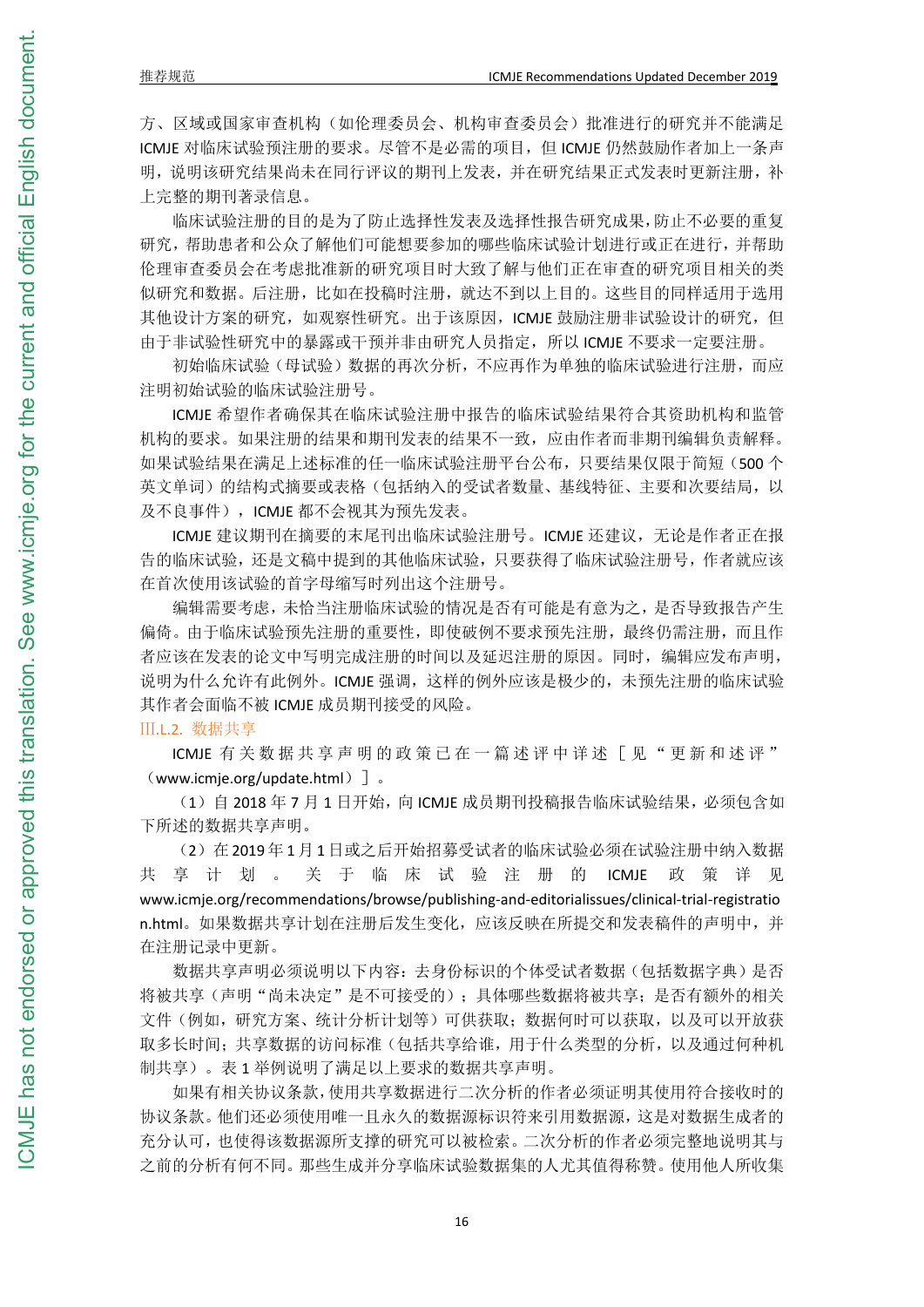| 表 1 满足 ICMJE 要求的数据共享声明的示例*        |                                               |                                                     |                                                                                                                                                                                              |     |
|-----------------------------------|-----------------------------------------------|-----------------------------------------------------|----------------------------------------------------------------------------------------------------------------------------------------------------------------------------------------------|-----|
| 声明事项                              | 例1                                            | 例2                                                  | 例3                                                                                                                                                                                           | 例 4 |
| 是否可以获取个<br>体受试者数据<br>(含数据字<br>典)? | 是                                             | 是                                                   | 是                                                                                                                                                                                            | 否   |
| 具体哪些数据将<br>被共享?                   | 在试验期间收集<br>的去身份标识后<br>的全部个体受试<br>者数据          | 本文报告的结果<br>所依据的去身份<br>标识后的个体受<br>试者数据(文本、<br>图表和附件) | 本文报告的结果所依据<br>的去身份标识后的个体<br>受试者数据(文本、图表<br>和附件)                                                                                                                                              | 无   |
| 哪些其他文件可<br>供获取?                   | 研究方案、统计<br>分析计划、知情<br>同意书、临床研<br>究报告、分析代<br>码 | 研究方案、统计<br>分析计划、分析<br>代码                            | 研究方案                                                                                                                                                                                         | 无   |
| 何时可以获取数<br>据(起止日期)?               | 文章发表后立即<br>可以获取,没有<br>截止时间                    | 后开始,满5年 满36个月截止<br>截止                               | 文章发表 3 个月 文章发表 9 个月后开始,                                                                                                                                                                      | 不适用 |
| 共享给谁?                             | 任何想访问该数<br>据的人                                | 提交了方法合理<br>员                                        | 其数据使用提案已得到<br>的提案的研究人 具有相应资质的独立审<br>查委员会(学术中介)批<br>准的研究人员                                                                                                                                    | 不适用 |
| 用于什么类型的 任何目的<br>分析?               |                                               | 为实现已批准提<br>案中的目标                                    | 用于个体受试者数据的 不适用<br>meta 分析                                                                                                                                                                    |     |
| 通过何种机制可<br>获取数据?                  | 期地获取                                          | 请求者需要签署<br>数据访问协议。<br>(含链接网址)<br>获取                 | 数据可在此 (含) 提 案 应 发 给 提案可在论文发表后的<br>链接网址)无限 xxx@yyy。为了获 36个月内提交。36个月<br>得访问权, 数据 后, 可在我们大学的数据<br>库中获取数据,但除了已<br>存储的元数据外, 研究者<br>数据可在5年内 不再提供其他帮助。有关<br>通过第三方网站 上交提案和访问数据的<br>信息可见于此(含链接网<br>址) | 不适用 |

表 1 满足 ICMJE 要求的数据共享声明的示例\*

## Ⅳ**.** 稿件准备和投稿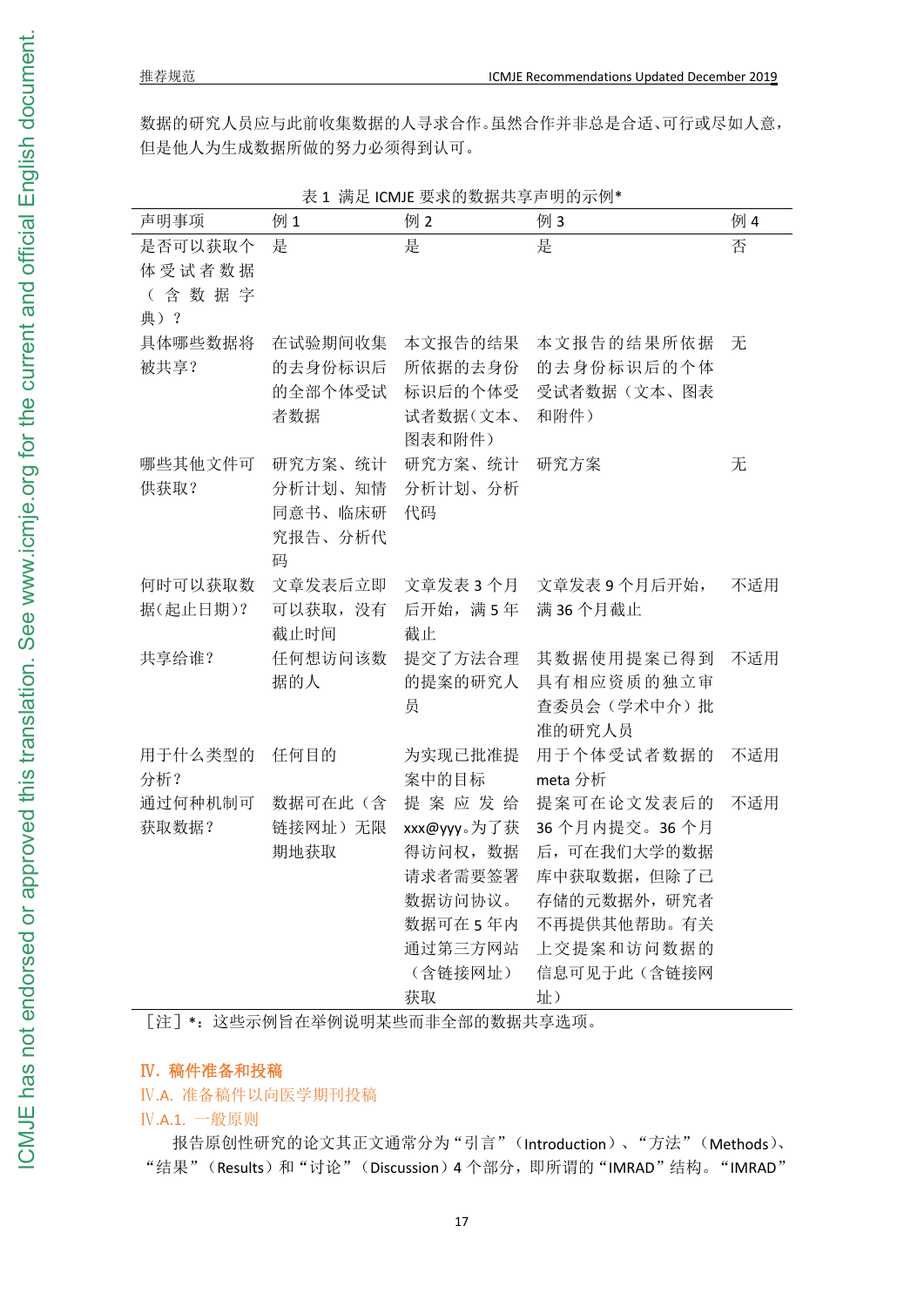结构不是一种随意规定的出版格式,而是科学探索过程的反映。在论文的这几个部分中,常 常需要给出次级标题以便进一步组织其内容。其他类型的论文如 meta 分析可能要求采用不 同的格式,而病例报告、叙述性综述和述评可采用非结构式的格式。

电子格式便于在电子版文档中增补内容或添加章节,对信息进行分层,建立链接,或摘 取论文中的部分内容。只以电子版发表的补充材料应该与稿件的主文档同时提交,且应一起 送审。

Ⅳ.A.2. 报告指南

不同的研究设计各有其报告指南, 如针对随机对照临床试验的 CONSORT (www.consort-statement.org),针对观察性研究的 STROBE(http://strobestatement.org/), 针对系统综述和 meta 分析的 PRISMA (http://prisma-statement.org/),以及针对诊断准确性 研究的 STARD (http://www.equator-network.org/reporting-guidelines/stard/)。期刊应尽量要 求作者遵守这些指南,因为这些指南能帮助作者尽可能详细地描述其研究工作,以便编辑、 审稿人、读者和其他对医学文献进行评价的研究人员能对该研究进行评估。综述类稿件的作 者要尽量描述清楚查找、选择、提取和合并数据所用的方法,其中系统综述的作者必须这样 做。EQUATOR 工作网(www.equator-network.org/home/)及 NLM 的《研究报告指南与倡议》 (www.nlm.nih.gov/services/research\_report\_guide.html)是查找报告指南的良好资源。

Ⅳ.A.3. 稿件各部分

以下是针对所有研究设计中各部分报告及稿件格式的一般要求。

Ⅳ.A.3.a. 文题页

论文及其作者的一般信息放在稿件的文题页,通常包括论文标题、作者信息、各种声明、 支持来源和字数统计,有时还包括图与表格的数目。

(1)论文标题。标题是对整篇论文的精炼描述。标题和摘要一起所包含的信息使得论 文的电子检索灵敏而又准确。报告指南建议,而且有些期刊要求,标题必须包含研究设计信 息(对随机对照临床试验、系统综述和 meta 分析来说尤其重要)。有些期刊要求在文题页 或电子投稿系统的单列条目中给出一个通常不超过 40 个字符(包括字母和空格)的短标题。 电子投稿系统可能会限制标题的字数。

(2)作者信息。投稿时应列出每位作者的最高学位,虽然有些期刊并不刊登这些信息。 还应列出该项研究工作所归属的具体机构及其部门或组织的名称。大多数电子投稿系统要求 作者提供完整的联系信息,包括邮寄地址及电子信箱,但文题页应列出通信作者的电话与传 真号码及电子信箱。ICMJE 鼓励列出作者的开放研究者与贡献者身份识别码(Open Researcherand Contributor Identification, ORCID)。

(3)各种声明。例如,作者声明其提交的论文所表达的观点仅是作者本人的观点,而 非其所在机构或资助者的官方立场。

(4)支持来源。包括基金资助、仪器设备、药物,以及有助于论文中报告的研究开展 或论文撰写的其他支持。

(5)字数统计。正文字数统计(不包括摘要、致谢、表格、图例和参考文献)使得编 辑和审稿人可以评估文章所含信息是否需要占用这样的篇幅,以及投稿是否符合期刊的格式 和字数限制。单独计算摘要的字数也有同样的作用。

(6)图表数量。有些投稿系统要求在上传图表文件前先填写图表数量。这些数目可供 编辑人员和审稿人确认所有的图表是否均包含在稿件中;由于图表占用篇幅,编辑人员和审 稿人也能据此评估图表提供的信息是否值得占用这样的篇幅,以及稿件篇幅是否在期刊限制 的范围内。

(7)关系和活动的公开。每位作者的关系及活动的公开信息应该是稿件的一部分;各 期刊应对信息表述形式和发布位置制定标准。ICMJE 制定了统一的关系和活动申报表,供其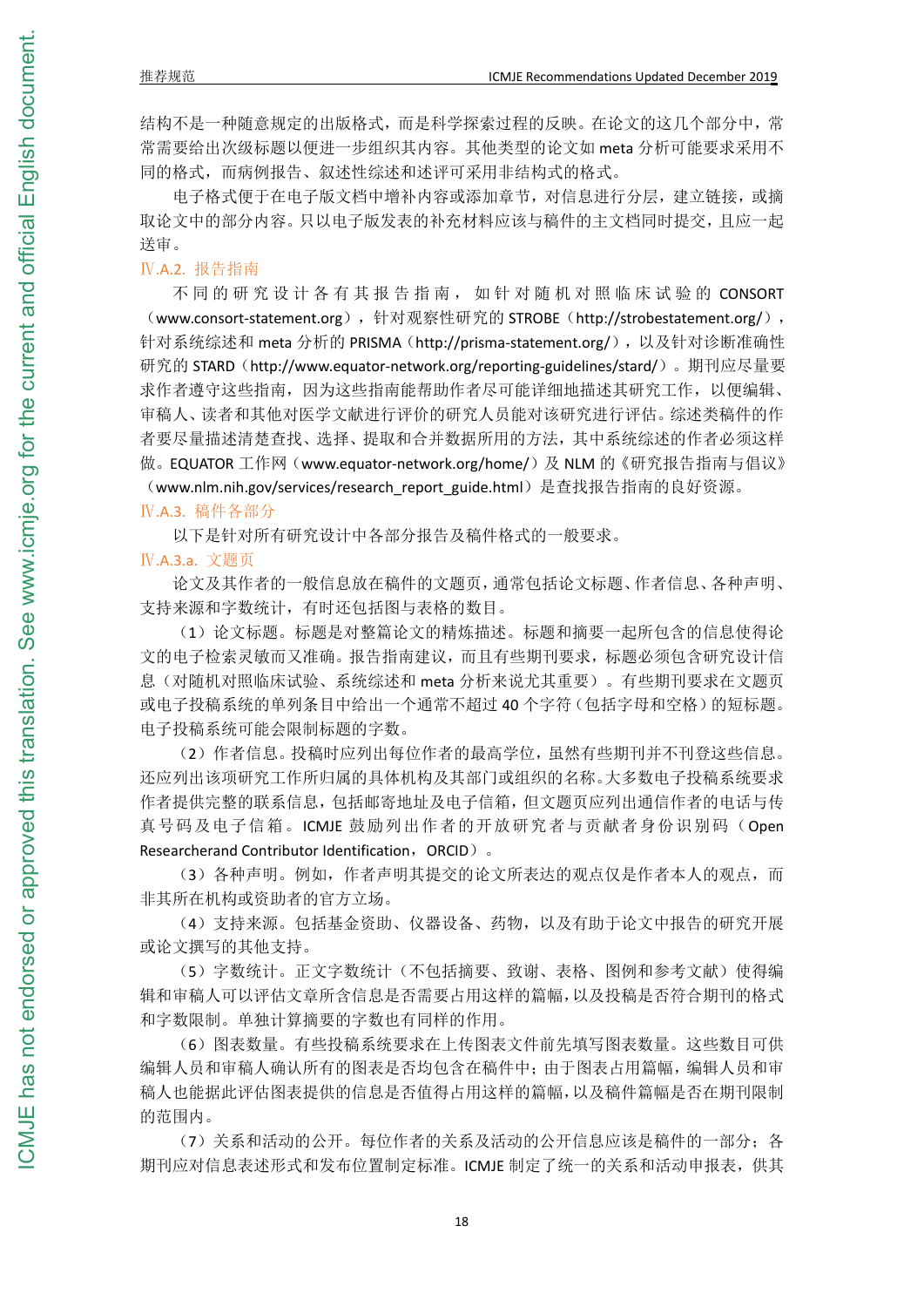成员期刊使用(www.icmje.org/coi\_disclosure.pdf)。ICMJE 鼓励其他期刊采用这份表格。即 使可以提供该表,编辑可能还是会要求作者在稿件的文题页,或者在稿件中单列一节"作者 声明",公开其关系和活动,以便节省编辑在做决定前向每位作者收集表格的工作量,也能 节省审稿人和读者阅读每位作者的关系及活动表的时间。

Ⅳ.A.3.b. 摘要

原创性研究、系统综述和 meta 分析要求使用结构式摘要。结构式摘要应提供研究背景, 还应阐明研究目的、基本过程(受试者的选择、试验场所、测量及分析方法)、主要发现(如 果可能,给出具体的效应值及其统计学意义和临床意义)和主要结论;应强调研究或观察的 创新性和重要性,指出研究的主要局限,不要过度诠释结果。临床试验的摘要应包含 CONSORT 小 组 要 求 的 基 本 项 目 ( www.consort-statement.org/resources/downloads/extensions/consort-extension-forabstracts- 2008pdf/)。基金来源应分开列在摘要之后,以便突出显示以及 MEDLINE 编制供检索用的索 引。

摘要是许多电子数据库所收录论文的唯一实质性部分,也是许多读者仅能阅读到的部 分,因此作者应确保摘要能够准确反映论文内容。遗憾的是,摘要中的信息常常与正文不一 致。作者和编辑应该在稿件修订和审稿过程中努力确保两处信息相一致。结构式摘要的格式 要求在期刊之间有所差别,而且有些期刊采用不止一种格式。作者应遵照拟投期刊规定的格 式来撰写论文摘要。

ICMJE 建议期刊在摘要的末尾刊出临床试验注册号。ICMJE 还建议,作者在首次使用临 床试验名称的首字母缩写来指代他们正在报告的试验,或者在稿件中提到其他试验时,只要 有临床试验注册号就应该写出来。如果数据已经储存在某个公共知识库,或者论文是利用该 数据进行二次分析,则作者应该在摘要的末尾写出其唯一、永久的数据集标识码,以及该公 共知识库的名称和编号。

## Ⅳ.A.3.c. 引言

阐明研究的背景(即问题的实质和意义)。阐述研究或观察的具体目的或目标,或研究 假说。只引用直接相关的参考文献,不要涉及文中报告的研究数据和结论。 Ⅳ.A.3.d. 方法

对"方法"部分的指导原则是清晰描述如何以及为何以某种特定的方法进行研究。"方 法"部分应力求足够详细,从而使其他获得这些资料的人能够重复出结果。一般来说,该部 分应该仅包括制定研究计划或研究方案时可用的信息,而研究期间所得的全部信息应归在 "结果"部分。如果付费给某个机构或与其签约以帮助研究实施(例如资料收集和管理), 则应该在"方法"部分对此予以详细说明。

"方法"部分应该包括一项声明,说明该研究已得到独立的地方、区域或国家审查机构 (例如伦理委员会、机构审查委员会)的批准。如果关于研究实施是否符合《赫尔辛基宣言》 的要求受到质疑,则作者必须解释其所用研究方法的依据,并证明地方、区域或国家审查机 构已明确批准了受到质疑的那部分研究。见Ⅱ.E 节。

## Ⅳ.A.3.d.i. 受试者的选择与描述

应清晰地描述观察或试验对象(健康人或患者,包括对照)的选择,包括纳入和排除标 准以及对源人群的说明。由于在研究设计时不一定知道某变量(如年龄、性别或种族等)与 研究的相关性,研究者应尽量在各种类型的研究中纳入代表性人群,至少提供这些变量及其 他相关人口学变量的描述性数据资料。

确保正确使用表示"性别"的两个词: 生物性别 sex(报告生物因素时使用)和社会性 别 gender(报告身份、社会心理或文化因素时使用)。正常情况下,应当报告受试者的性 别「sex 和(或)gender],以及动物或细胞的性别(sex),并描述用于确定性别的方法。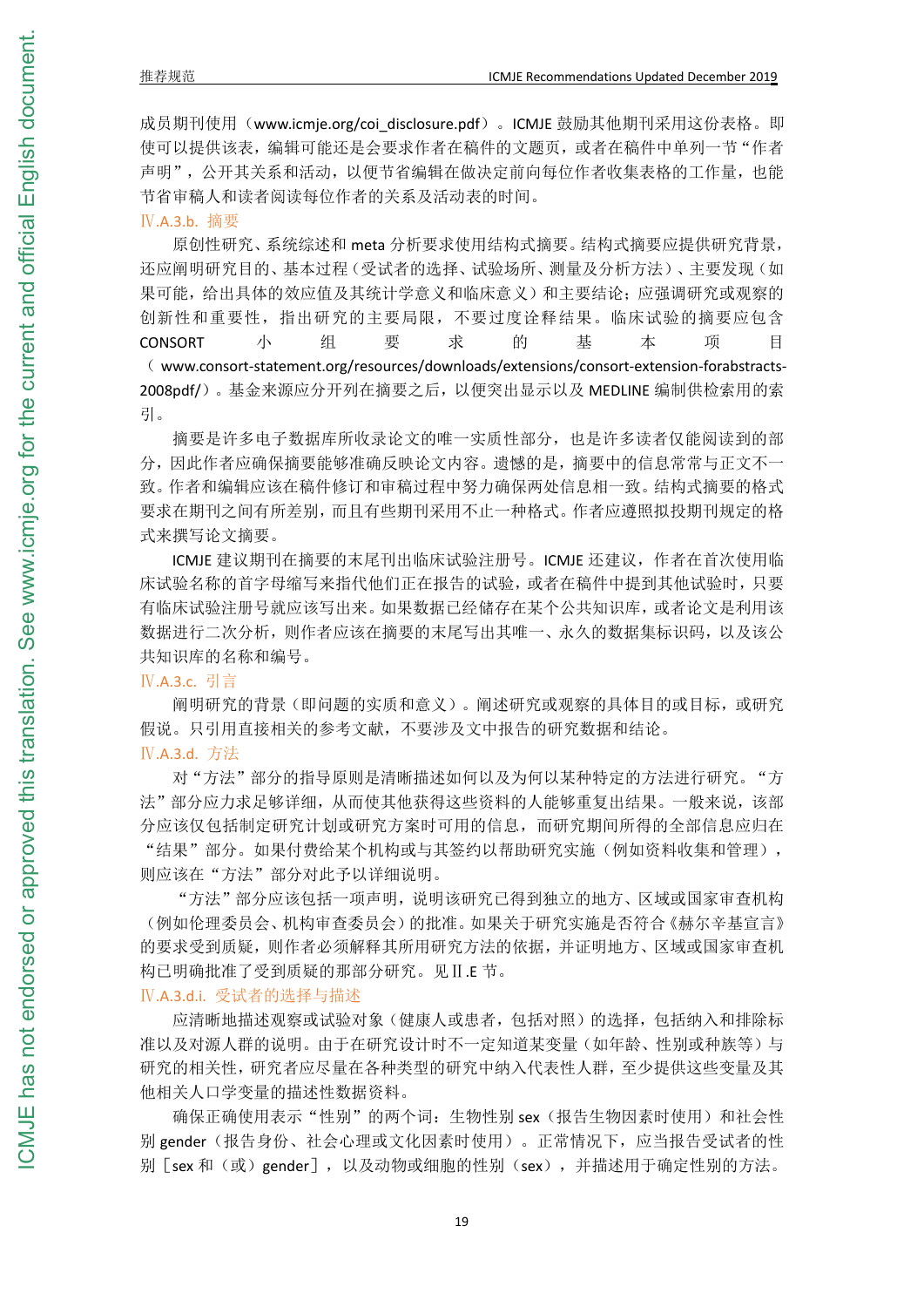如果研究实施时排除了某一人群,例如仅研究一种性别,则作者应解释原因,除非是很显然 的情况,如前列腺癌。作者应说明,他们是如何确定种族或民族的,以及如何确定其与研究 的相关性。作者应该使用中立、精确和礼貌的语言来描述受试者,避免使用可能具有侮辱性 的用词。

## Ⅳ.A.3.d.ii. 技术信息

具体说明研究的主要及次要目标—通常为主要和次要结局。详细介绍方法、仪器(在括 号中给出生产厂家的名称及地址)和操作步骤,使他人能重复出研究结果。如果是已建立的 方法,包括统计学方法(见下),应给出参考文献;如果是已经发表但不为人熟知的方法, 应给出参考文献及简要描述;如果是新的或经重大改良的方法,则要详细描述,说明采用此 方法的理由,并对其局限性做出评价。准确说明所用全部药物和化学试剂的通用名、剂量以 及使用途径。正确使用学名和基因名称。

#### Ⅳ.A.3.d.iii. 统计学

详细描述统计学方法,使有相应专业知识的读者能通过访问原始数据来判断该方法是否 适合本研究,并核实所报告的结果。若可能,应对结果进行量化,用能恰当反映测量误差或 不确定性的指标(如可信区间)来描述结果。避免完全依赖统计学假设检验,如 P 值不能反 映有关效应量及估算值精确度的重要信息。研究设计和统计学方法的参考文献应尽可能是权 威著作(标明页码)。定义统计学术语、缩写和大多数符号。具体介绍所使用的统计软件包 及其版本。应区分事先设定的分析与探索性分析,包括亚组分析。

## Ⅳ.A.3.e. 结果

按照逻辑顺序在正文和图表中呈现研究结果,首先给出主要或最重要的研究发现。不要 在正文中重复图表中的所有数据,仅需强调或概述最重要的观察结果。凡在"方法"部分提 及的主要和次要结局指标都应提供数据。附加或补充材料及技术细节可放在附录中,既能被 查阅又不影响正文的连贯性,或只在期刊的电子版中发表。

数值结果不仅要给出计算所得数值(如百分数),还要给出其据以计算的绝对数。仅需 列出用于解释文章论点和评估支持性数据的图表。如果表格中的项目很多,可用图代替;图 与表的数据不要重复。避免不专业地使用诸如"随机"(表明随机化策略)、"正常"、"显 著"、"相关"和"样本"等统计学专业术语。

根据人口学变量如年龄和性别等分别报告数据,有利于合并不同研究的亚组分析数据, 这应该成为常规,除非有不可抗原因不能分层报告数据,但这需要说明。

## Ⅳ.A.3.f. 讨论

应当以简要总结主要结果作为讨论的开头,进而探讨可能的机制,或对这些结果做出解 释。强调研究的新发现和重要方面,并结合全部相关证据对研究结果进行讨论。指出研究的 局限性,并探讨研究结果对未来研究以及临床实践或医疗决策的意义。讨论变量(如性别) 对研究结果的影响或与研究结果的关联(适当情况下),以及数据的局限性。不要重复具体 数据或在稿件的"引言"和"结果"等其他部分已经给出的其他信息。

将结论与研究目的联系起来,但要避免在数据尚不充足时妄下断言和结论。尤其要区分 临床意义与统计学意义,不要陈述经济效益和成本,除非稿件中包含相应的经济数据及分析。 避免对尚未完成的研究宣称或暗示具有优先权。如理由充分,可提出新的假说,但要明晰地 表述假说的内容及提出假说的理由。

## Ⅳ.A.3.g. 参考文献

#### Ⅳ.A.3.g.i. 总则

作者应该尽可能直接引用原始研究作为参考文献。参考文献不应被作者、编辑或审稿人 用于谋取私利。作者应该避免引用来自掠夺性期刊或假期刊的文章。虽然引用综述类论文是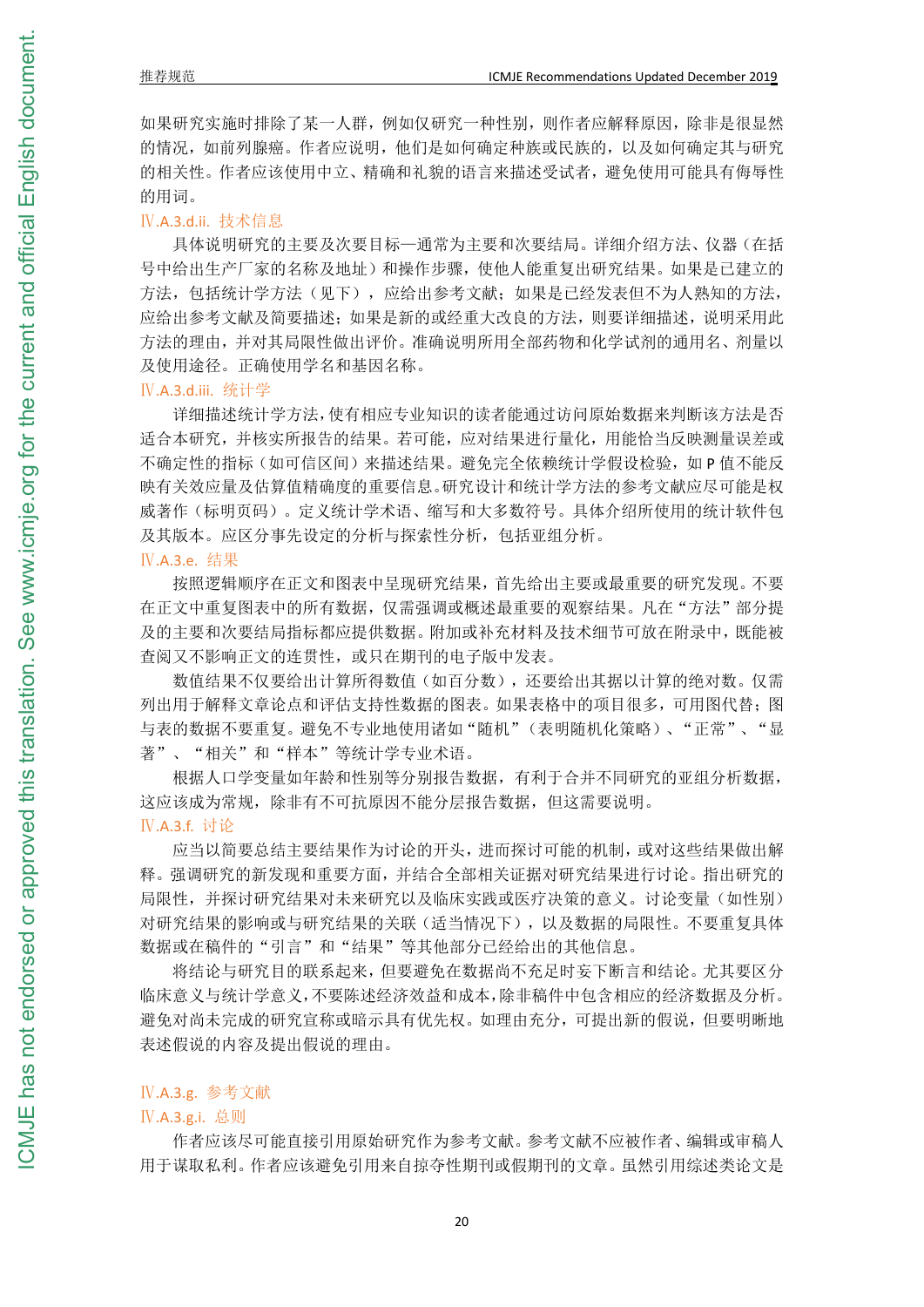引导读者获取一批文献的有效方法,但是综述类论文并不总能准确反映原始研究工作。另外, 大量引用同一主题的原始研究文献会占用太多篇幅。引用少量关键性原创研究文献往往能起 到与大量穷举参考文献相同的作用,尤其现在可将参考文献添加到已发表文章的电子版上, 而且电子文献检索能使读者有效搜索到已发表的文献。

引用已被接受但尚未发表的文章时,应注明"正在印刷"(in press)或"即将出版" (forthcoming);引用已投稿但尚未被录用的稿件中的信息时,应在文中注明"未发表资料" (unpublished observations),并获得信息提供者的书面同意。

发表的文章如果用到数据集,应该引用其唯一、永久的标识码。

避免引用"私人通信",除非这能提供无法从公共渠道获取的重要信息。若要引用,应 在文中加括号注明通信人的姓名及通信日期。若用于科学论文,还应获得私人通信提供者的 书面允许及其准确性的确认。

一些期刊会核对全部参考文献的准确性,但并非所有的期刊都这样做。因此,已发表的 论文中有时会存在引用差错。为减少此类差错,应使用电子文献目录源如 PubMed 或源文献 的印刷本核对参考文献。作者应负责检查并确定投稿文章没有引用已撤销的文献,除非引用 的是撤稿启事。对于 MEDLINE 收录期刊上的论文, ICMJE 将 PubMed 视为撤销信息的权威来 源。作者可以在 PubMed 中使用检索词"retracted publication [pt]",核查被 MEDLINE 收 录期刊撤销的论文,方括号中的 pt 指文章类型, 或直接查看 PubMed 的撤销文献清单 (www.ncbi.nlm.nih.gov/pubmed/?term=retracted+publication+ $[pt]$ ).

参考文献应按其在文中首次出现的先后顺序用数字连续编号。正文、表格和图例中的参 考文献要以放在括号内的阿拉伯数字标注。

仅在表格或图例中引用的参考文献应根据该表或图在文中首次被提到的顺序,用数字编 号。期刊名称应按照 MEDLINE 使用的格式 (www.ncbi.nlm.nih.gov/nlmcatalog/journals)进行 缩写。不同期刊对电子文献的引用要求不同,有的要求作者在文中加括号引用,有的则要求 在文后参考文献中用数字编号引用。对此,作者应咨询拟投稿期刊。

## Ⅳ.A.3.g.ii. 类型与格式

参考文献著录标准应遵循 NLM 的《ICMJE 学术研究实施与报告和医学期刊编辑与发表 的推荐规范: 参考文献示例》(www.nlm.nih.gov/bsd/uniform\_requirements.html),亦详见 NLM 的《医学文献的引用》第 2 版(www.ncbi.nlm.nih.gov/books/NBK7256/)。随着新媒体 的发展,这些资源定期更新,目前有针对印刷版文献,未出版资料,音频和视频,CD-ROM、 DVD 或光盘资料,以及网络在线资料的著录格式指南。

## Ⅳ.A.3.h. 表格

表格可简要归纳并有效呈现信息,也可提供不同详细度和准确度的信息。表格陈列数据 往往比文字叙述更能缩减文章的篇幅。

应根据具体期刊的要求制作表格。为了避免错误,最好将表格直接导入期刊出版软件中。 要按表格在文中首次被提到的顺序对其进行数字连续编号,并且每张表均应有表题。表题应 简短但有自明性,所包含的信息应使读者不必查阅正文就能明白表格的内容。确保每张表都 在文中提及。

表的每一列都应有简短的表头。作者应将注释文字置于表注中,不要放在表头中。在表 注中解释所有非标准缩写的含义;如有需要,可加符号进行注释。不同期刊用的符号可能不 同(字母或\*、†、‡、§等符号),故应查看具体期刊的作者须知。应写清楚变量是何种统 计值,如均数的标准差或标准误。

使用他人已发表或未发表的资料,需完全征得他人同意,并应致谢。

包含补充性数据的附加表格如果因篇幅太长而无法在印刷版上发表,可考虑在期刊的电 子版上发表,采用存档服务进行保存,或读者需要时直接由作者提供。文中应加上适当说明,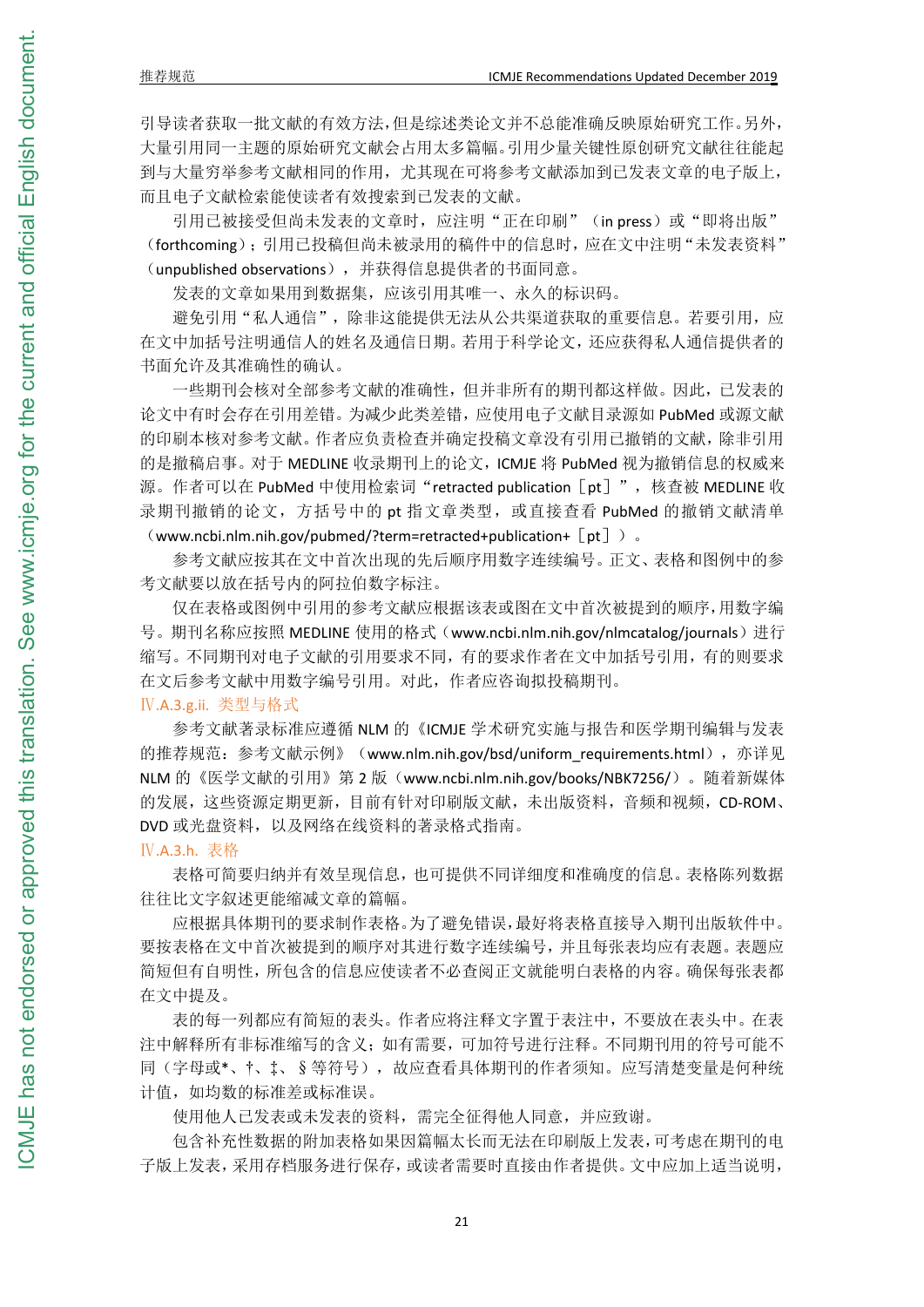告知读者可以获取这些附加信息,以及从哪里获取。此类表格在投稿时应随文章一起提交, 以便同行评议参考。

## Ⅳ.A.3.i. 图

对于稿件插图的数字图像,应提交适合印刷出版的格式。大多数投稿系统对图像质量有 详细的说明,稿件上传后还要对它们进行检查。对于纸质版投稿,图应由专业人员绘制和拍 摄, 或提交相片质量的数码打印图。

对于放射学影像和其他临床、诊断图像,以及病理标本或显微照片,应提交高分辨率的 照片图像文件。用于前后对照的图像,其拍摄光线的强度、方向和颜色应相同。由于在许多 科学论文中印迹图被用作主要证据,编辑可要求作者将原始印迹照片放在期刊网站上。

尽管有些期刊会重新加工图片,但多数不会。因此,图中的字母、数字和符号应清晰、 前后一致,而且要足够大,以便将图缩小后发表仍清晰可读。图应尽可能具有自明性,因为 许多图会直接用于制作幻灯片。图题和详细的注解应置于图例中,不要放在图内。

显微照片图内应有比例尺。显微照片中所用的符号、箭头或字母应与背景对比分明。应 解释显微照片中的内部比例尺,并写明染色方法。

按图在文中被提到的先后顺序用数字进行连续编号。若用之前已经发表的图,则必须注 明出处,并提交版权所有者的书面使用许可。除非是公有领域中的文件,否则不论原图的作 者和出版者是谁,都需要获得其许可。

在稿件中,图例应单独成页,并用与图对应的阿拉伯数字编号。若用符号、箭头、数字 或字母标示图的某部分,应在图例中逐一清楚地标明和解释。

## Ⅳ.A.3.j. 计量单位

长度、高度、质量和体积的测量值应采用公制单位(米、千克、升)或其十进倍数表述。 温度的单位应该用摄氏度。血压的单位应该用毫米汞柱,除非期刊特别要求使用其他单 位。

报告血液学和临床生化指标以及其他一些测量值时,不同期刊使用的单位不同。作者必 须参阅具体期刊的"作者须知",而且应该同时用当地单位和国际单位制(International System of Units, SI)单位报告实验室检测信息。

因为 SI 单位并未被普遍使用,编辑可能会要求作者附加替代单位或非 SI 单位。药物浓 度既可用 SI 单位也可用质量单位,但在适当情况下应加括号写出替代单位。

#### Ⅳ.A.3.k. 缩写和符号

应只使用标准缩写,非标准缩写会令读者困惑。避免在稿件的标题中使用缩写。除非缩 写是标准计量单位,否则缩写在文中首次出现时,应先给出全称并在其后的括号内提供缩写。 Ⅳ.B. 向期刊投稿

稿件应附投稿信或已填好的期刊投稿表格,它们应该包含以下信息:

(1)向编辑陈述有可能被视为对相同或极其相似的工作进行多余发表的全部投稿和前 期报告。所有此类工作均应在新投的文章中特别提及,并作为参考文献引用。投稿时应附此 类材料的复制品,以便编辑酌情处理。亦见Ⅲ.D.2 节。

(2)对可能会引起利益冲突的经济或其他关系及活动的陈述。如果稿件本身或作者信 息表中没有提及该信息,则必须进行相关申明。亦见Ⅱ.B 节。

(3)有关作者署名的声明。不要求提供全部作者贡献声明的期刊可以要求投稿信包含 如下声明(如果该信息未以其他方式提供):全部作者均已阅读并认可该稿件;全部作者 均符合前文所述对作者署名的要求 ;每个作者都认为稿件如实地反映了研究工作。亦见Ⅱ.A 节。

(4)负责与其他作者联系有关修改和校样最后确认的作者的联系信息。若稿件本身未 包含该信息,则应提交相关信息。